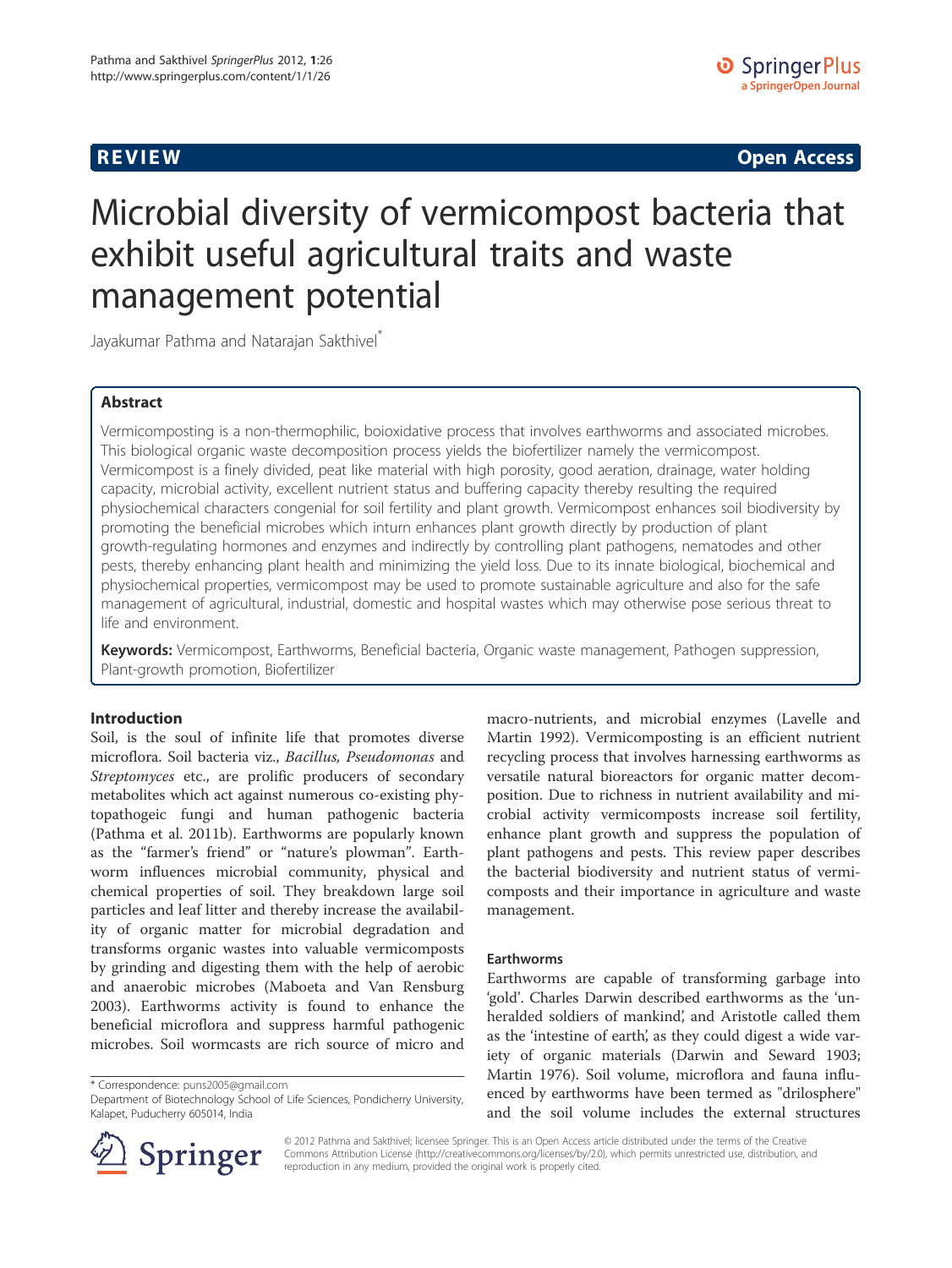produced by earthworms such as surface and below ground casts, burrows, middens, diapause chambers as well as the earthworms body surface and internal gut associated structures in contact with the soil (Lavelle et al. 1989; Brown et al. 2000). Earthworms play an essential role in carbon turnover, soil formation, participates in cellulose degradation and humus accumulation. Earthworm activity profoundly affects the physical, chemical and biological properties of soil. Earthworms are voracious feeders of organic wastes and they utilize only a small portion of these wastes for their growth and excrete a large proportion of wastes consumed in a half digested form (Edwards and Lofty 1977; Kale and Bano 1986; Jambhekar 1992). Earthworms intestine contains a wide range of microorganisms, enzymes and hormones which aid in rapid decomposition of half-digested material transforming them into vermicompost in a short time (neary 4–8 weeks) (Ghosh et al. 1999; Nagavallemma et al. 2004) compared to traditional composting process which takes the advantage of microbes alone and thereby requires a prolonged period (nearly 20 weeks) for compost production (Bernal et al. 1998; Sánchez-Monedero et al. 2001). As the organic matter passes through the gizzard of the earthworm it is grounded into a fine powder after which the digestive enzymes, microorganisms and other fermenting substances act on them further aiding their breakdown within the gut, and finally passes out in the form of "casts" which are later acted upon by earthworm gut associated microbes converting them into mature product, the "vermicomposts" (Dominguez and Edwards 2004).

Earthworms, grouped under phylum annelida are long, narrow, cylindrical, bilaterally symmetrical, segmented soil dwelling invertebrates with a glistening dark brown body covered with delicate cuticle. They are hermaphrodites and weigh over 1,400–1,500 mg after 8–10 weeks. Their body contains 65% protein (70–80% high quality 'lysine rich protein' on a dry weight basis), 14% fats, 14% carbohydrates, and 3% ash. Their life span varies between 3–7 years depending upon the species and ecological situation. The gut of earthworm is a straight tube starting from mouth followed by a muscular pharynx, oesophagus, thin walled crop, muscular gizzard, foregut, midgut, hindgut, associated digestive glands, and ending with anus. The gut consisted of mucus containing protein and polysaccharides, organic and mineral matter, amino acids and microbial symbionts viz., bacteria, protozoa and microfungi. The increased organic carbon, total organic carbon and nitrogen and moisture content in the earthworm gut provide an optimal environment for the activation of dormant microbes and germination of endospores etc. A wide array of digestive enzymes such as amylase, cellulase, protease, lipase, chitinase and urease were reported from earthworm's alimentary

canal. The gut microbes were found to be responsible for the cellulase and mannose activities (Munnoli et al. 2010). Earthworms comminutes the substrate, thereby increases the surface area for microbial degradation constituting to the active phase of vermicomposting. As this crushed organic matter passes through the gut it get mixed up with the gut associated microbes and the digestive enzymes and finally leaves the gut in partially digested form as "casts" after which the microbes takes up the process of decomposition contributing to the maturation phase (Lazcano et al. 2008).

Association of earthworms with microbes is found to be complex. Certain groups of microbes were found to be a part of earthworm's diet which is evidenced by the destruction of certain microbes as they pass through the earthworms digestive system. Few yeasts, protozoa and certain groups of fungi such as Fusarium oxysporum, Alternaria solani, and microfungi were digested by the earthworms, Drawida calebi, Lumbricus terrestris and Eisenia foetida. Bacillus cereus var mycoides were reported to decrease during gut passage while Escherichia coli and Serratia marcessens were completely eliminated during passage through earthworm gut (Edwards and Fletcher, 1988).

Earthworms are classified into epigeic, anecic and endogeic species based on definite ecological and trophic functions (Brown 1995; Bhatnagar and Palta 1996) (Table 1). Epigeic earthworms are smaller in size, with uniformly pigmented body, short life cycle, high reproduction rate and regeneration. They dwell in superficial soil surface within litters, feeds on the surface litter and mineralize them. They are phytophagous and rarely ingest soil. They contain an active gizzard which aids in rapid conversion of organic matter into vermicomposts. In addition epigeic earthworms are efficient bio-degraders and nutrient releasers, tolerant to disturbances, aids in litter comminution and early decomposition and hence can be efficiently used for vermicomposting. Epigeic earthworms includes Eisenia foetida, Lumbricus rubellus, L. castaneus, L. festivus, Eiseniella tetraedra, Bimastus minusculus, B. eiseni, Dendrodrilus rubidus, Dendrobaena veneta, D. octaedra. Endogeics earthworms are small to large sized worms, with weakly pigmented body, life cycle of medium duration, moderately tolerant to disturbance, forms extensive horizontal burrows and they are geophagous feeding on particulate organic matter and soil. They bring about pronounced changes in soil physical structure and can efficiently utilize energy from poor soils, hence can be used for soil improvements. Endogeics include Aporrectodea caliginosa, A. trapezoides, A. rosea, Millsonia anomala, Octolasion cyaneum, O. lacteum, Pontoscolex corethrurus, Allolobophora chlorotica and Aminthas sp. They are further classified into polyhumic endogeic which are small sized, rich soil feeding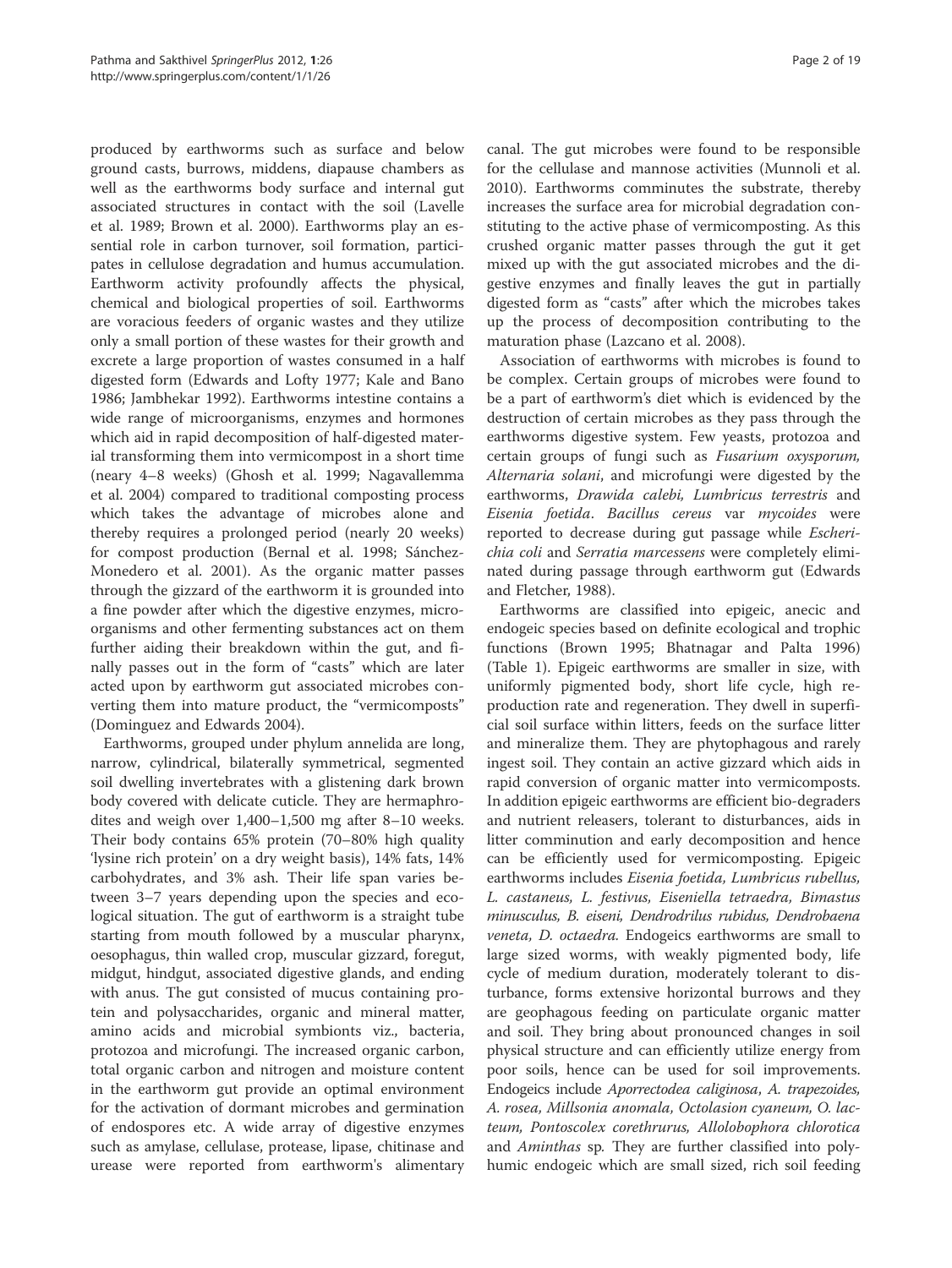| <b>Species</b>            | Ecological<br>category | <b>Ecological niche</b>                          | <b>Characteristic features</b>                                                                                                                                                   | <b>Beneficial trait</b>                                                                                                                                     |
|---------------------------|------------------------|--------------------------------------------------|----------------------------------------------------------------------------------------------------------------------------------------------------------------------------------|-------------------------------------------------------------------------------------------------------------------------------------------------------------|
| Eisenia foetida.          | Epigeics               | Superficial soil layers,<br>leaf litter, compost | Smaller in size, body uniformly<br>pigmented, active gizzard, short<br>life cycle, high reproduction rate<br>and regeneration, tolerant to<br>disturbance, phytophagous          | Efficient bio-degraders and nutrient releasers,<br>efficient compost producers, aids in litter<br>comminution and early decomposition                       |
| Lumbricus rubellus,       |                        |                                                  |                                                                                                                                                                                  |                                                                                                                                                             |
| L. castaneus,             |                        |                                                  |                                                                                                                                                                                  |                                                                                                                                                             |
| L. festivus.              |                        |                                                  |                                                                                                                                                                                  |                                                                                                                                                             |
| Eiseniella tetraedra,     |                        |                                                  |                                                                                                                                                                                  |                                                                                                                                                             |
| Bimastus minusculus,      |                        |                                                  |                                                                                                                                                                                  |                                                                                                                                                             |
| B. eiseni.                |                        |                                                  |                                                                                                                                                                                  |                                                                                                                                                             |
| Dendrodrilus rubidus,     |                        |                                                  |                                                                                                                                                                                  |                                                                                                                                                             |
| Dendrobaena veneta.       |                        |                                                  |                                                                                                                                                                                  |                                                                                                                                                             |
| D. octaedra               |                        |                                                  |                                                                                                                                                                                  |                                                                                                                                                             |
| Aporrectodea caliginosa,  | Endogeics              | Topsoil or subsoil                               | Small to large sized worms,<br>weakly pigmented, life cycle of<br>medium duration, moderately<br>tolerant to disturbance,<br>geophagous                                          | Brings about pronounced changes in soil<br>physical structure, can efficiently utilize<br>energy from poor soils hence can be used<br>for soil improvements |
| A. trapezoides,           |                        |                                                  |                                                                                                                                                                                  |                                                                                                                                                             |
| A. rosea,                 |                        |                                                  |                                                                                                                                                                                  |                                                                                                                                                             |
| Millsonia anomala,        |                        |                                                  |                                                                                                                                                                                  |                                                                                                                                                             |
| Octolasion cyaneum,       | Polyhumic              | Top soil $(A_1)$                                 | Small size, unpigmented, forms<br>horizontal burrows, rich soil feeder                                                                                                           |                                                                                                                                                             |
| O. lacteum,               | endogeic               |                                                  |                                                                                                                                                                                  |                                                                                                                                                             |
| Pontoscolex corethrurus,  | Mesohumic<br>endogeic  | A and B horizon                                  | Medium size, unpigmented,<br>forms extensive horizontal<br>burrows, bulk $(A_1)$ soil feeder                                                                                     |                                                                                                                                                             |
| Allolobophora chlorotica, |                        |                                                  |                                                                                                                                                                                  |                                                                                                                                                             |
| Aminthas sp.              | Oligohumic<br>endogeic | B and C horizon                                  | Very large in size, unpigmented,<br>forms extensive horizontal<br>burrows, feeds on poor, deep soils                                                                             |                                                                                                                                                             |
| L. terrestris,            | Anecics                | Permanent deep<br>burrows in soil                | Large in size, dorsally pigmented,<br>forms extensive, deep, vertical<br>permanent burrows, low<br>reproductive rate, sensitive to<br>disturbance, phytogeophagous,<br>nocturnal | Forms vertical burrows affecting air-water<br>relationship and movement from deep<br>layers to surface helps in efficient mixing                            |
| L. polyphemus,            |                        |                                                  |                                                                                                                                                                                  |                                                                                                                                                             |
| A. longa                  |                        |                                                  |                                                                                                                                                                                  | of nutrients                                                                                                                                                |

#### Table 1 Ecological categories and niches of earthworms and their characteristic features and beneficial traits

earthworms, dwelling in top soil (A1); mesohumic endogeic which are medium sized worms, dwelling in A and B horizon, feeding on bulk (A1) soil; and oligohumic endogeic which are very large worms, dwelling in B and C horizons, feeding on poor, deep soil. Aneceics are larger, dorsally pigmented worms, with low reproductive rate, sensitive to disturbance, nocturnal, phytogeophagous, bury the surface litter, forms middens and extensive, deep, permanent vertical burrows, and live in them. Formation of vertical burrows affects airwater relationship and movement from deep layers to surface helps in efficient mixing of nutrients. Lumbricus terrestris, L. polyphemus and Aporrectodea longa are examples of aneceics earthworms (Kooch and Jalilvand 2008). Epigeics and aneceics are harnessed largely for vermicomposting (Asha et al. 2008). Epigeics namely Eisenia foetida (Hartenstein et al. 1979), Eudrilus eugeniae (Kale and Bano 1988), Perionyx excavatus (Sinha et al. 2002; Suthar and Singh 2008) and Eisenia anderi (Munnoli et al. 2010) have been used in converting organic wastes into vermicompost.

These surface dwellers capable of working on litter layers converting them into manure are of no significant value in modifying the soil structure. In contrast, anecics such as Lampito mauritii are efficient creators of an effective drilosphere as well as excellent compost producers (Ismail 1997). Earthworms thus act as natural bio-reactors, altering the nature of the organic waste by fragmenting them.

Earthworm activity engineers the soil by forming extensive burrows which loosen the soil and makes it porous. These pores improve aeration, water absorption, drainage and easy root penetration. Soil aggregates formed by earthworms and associated microbes, in the casts and burrow walls play an indispensible role in soil air ecosystem. These aggregates are mineral granules bonded in a way to resist erosion and to avoid soil compaction both in wet and dry condition. Earthworms speed up soil reclamation and make them productive by restoring beneficial microflora (Nakamura 1996). Thus degraded unproductive soils and land degraded by mining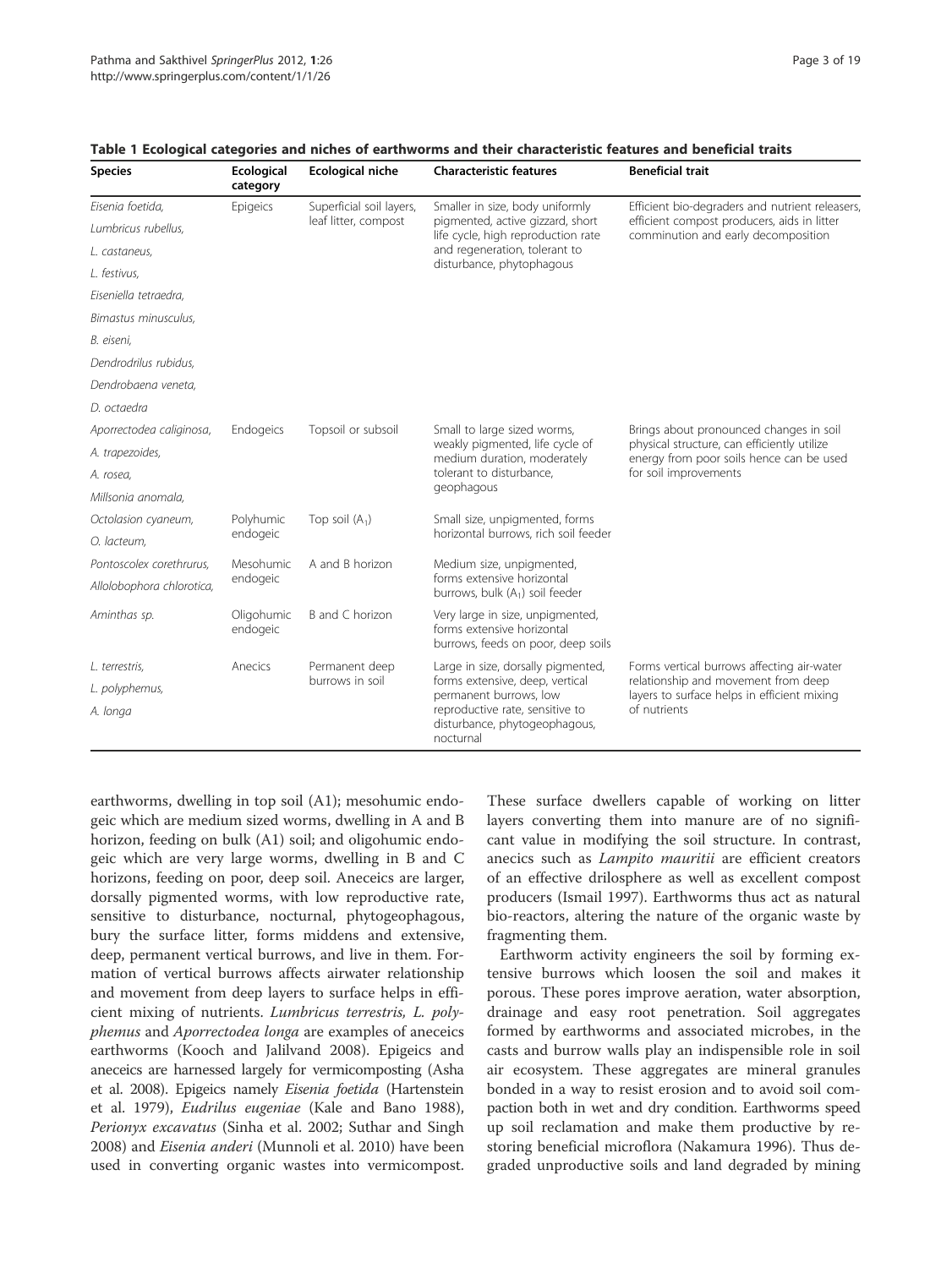could be engineered physically, chemically and biologically and made productive by earthworms. Hence earthworms are termed as ecosystem engineers (Brown et al. 2000; Munnoli et al. 2010).

#### Vermicomposting

Vermicomposting is a non-thermophilic biological oxidation process in which organic material are converted into vermicompost which is a peat like material, exhibiting high porosity, aeration, drainage, water holding capacity and rich microbial activities (Edwards 1998; Atiyeh et al. 2000b; Arancon et al. 2004a), through the interactions between earthworms and associated microbes. Vermiculture is a cost-effective tool for environmentally sound waste management (Banu et al. 2001; Asha et al. 2008). Earthworms are the crucial drivers of the process, as they aerate, condition and fragment the substrate and thereby drastically alter the microbial activity and their biodegradation potential (Fracchia et al. 2006; Lazcano et al. 2008). Several enzymes, intestinal mucus and antibiotics in earthworm's intestinal tract play an important role in the breakdown of organic macromolecules. Biodegradable organic wastes such as crop residues, municipal, hospital and industrial wastes pose major problems in disposal and treatment. Release of unprocessed animal manures into agricultural fields contaminates ground water causing public health risk. Vermicomposting is the best alternative to conventional composting and differs from it in several ways (Gandhi et al. 1997). Vermicomposting hastens the decomposition process by 2–5 times, thereby quickens the conversion of wastes into valuable biofertilizer and produces much more homogenous materials compared to thermophilic composting (Bhatnagar and Palta 1996; Atiyeh et al. 2000a). Distinct differences exist between the microbial communities found in vermicomposts and composts and hence the nature of the microbial processes is quite different in vermicomposting and composting (Subler et al. 1998). The active phase of composting is the thermophilic stage characterized by thermophilic bacterial community where intensive decomposition takes place followed by a mesophilic maturation phase (Lazcano et al. 2008; Vivas et al. 2009). Vermicomposting is a mesophilic process characterized by mesophilic bacteria and fungi (Benitez et al. 1999). Vermicomposting comprises of an active stage during which earthworms and associated microbes jointly process the substrate and the maturation phase that involves the action of associated microbes and occurs once the worm's moves to the fresher layers of undigested waste or when the product is removed from the vermireacter. The duration of the active phase depends on the species and density of the earthworms involved (Ndegwa et al. 2000; Lazcano et al. 2008; Aira et al. 2011). A wide range of oganic wastes viz.,

horticultural residues from processed potatoes (Edwards 1988); mushroom wastes (Edwards 1988; Tajbakhsh et al. 2008); horse wastes (Hartenstein et al. 1979; Edwards et al. 1998); pig wastes (Chan and Griffiths 1988; Reeh 1992); brewery wastes (Butt 1993); sericulture wastes (Gunathilagraj and Ravignanam 1996); municipal sewage sludge (Mitchell et al. 1980; Dominguez et al. 2000); agricultural residues (Bansal and Kapoor 2000); weeds (Gajalakshmi et al. 2001); cattle dung (Gunadi et al. 2002); industrial refuse such as paper wastes (Butt 1993; Elvira et al. 1995; Gajalakshmi et al. 2002); sludge from paper mills and dairy plants (Elvira et al. 1997; Banu et al. 2001); domestic kitchen wastes (Sinha et al. 2002); urban residues and animal wastes (Edwards et al. 1985; Edwards 1988) can be vermicomposted (Sharma et al. 2005).

Effects of vermicomposting on pH, electrical conductivity (EC), C:N ratio and other nutrients have been documented. Earthworm activity reduced pH and C:N ratio in manure (Gandhi et al. 1997; Atiyeh et al. 2000b). Chemical analysis showed vermicompost had a lower pH, EC, organic carbon (OC) (Nardi et al. 1983; Albanell et al. 1988; Mitchell 1997), C:N ratio (Riffaldi and Levi-Minzi 1983; Albanell et al. 1988), nitrogen and potassium and higher amounts of total phosphorous and micronutrients compared to the parent material (Hashemimajd et al. 2004). Slightly decreased pH values of vermicompost compared to traditional compost might be attributed due to mineralization of N and P, microbial decomposition of organic materials into intermediate organic acids, fulvic acids, humic acids (Lazcano et al. 2008; Albanell et al. 1988; Chan and Griffiths 1988; Subler et al. 1998) and concomitant production of  $CO<sub>2</sub>$  (Elvira et al. 1998; Garg et al. 2006). Vermicomposting of paper mill and dairy sludge resulted in 1.2–1.7 fold loss of organic carbon as  $CO<sub>2</sub>$ (Elvira et al. 1998). In contrast to the parent material used, vermicomposts contain higher humic acid substances (Albanell et al. 1988). Humic acid substances occur naturally in mature animal manure, sewage sludge or paper-mill sludge, but vermicomposting drastically increases the rate of production and their amount from 40–60 percent compared to traditional composting. The enhancement in humification processes is by fragmentation and size reduction of organic matter, increased microbial activity within earthworm intestine and soil aeration by earthworm feeding and movement (Dominguez and Edwards, 2004). EC indicates the salinity of the organic amendment. Minor production of soluble metabolites such as ammonium and precipitation of dissolved salts during vermicomposting lead to lower EC values. Compared to the parent material used, vermicomposts contain less soluble salts and greater cation exchange capacity (Holtzclaw and Sposito 1979; Albanell et al. 1988). C:N ratio is an indicator of the degree of decomposition. During the process of biooxidation,  $CO<sub>2</sub>$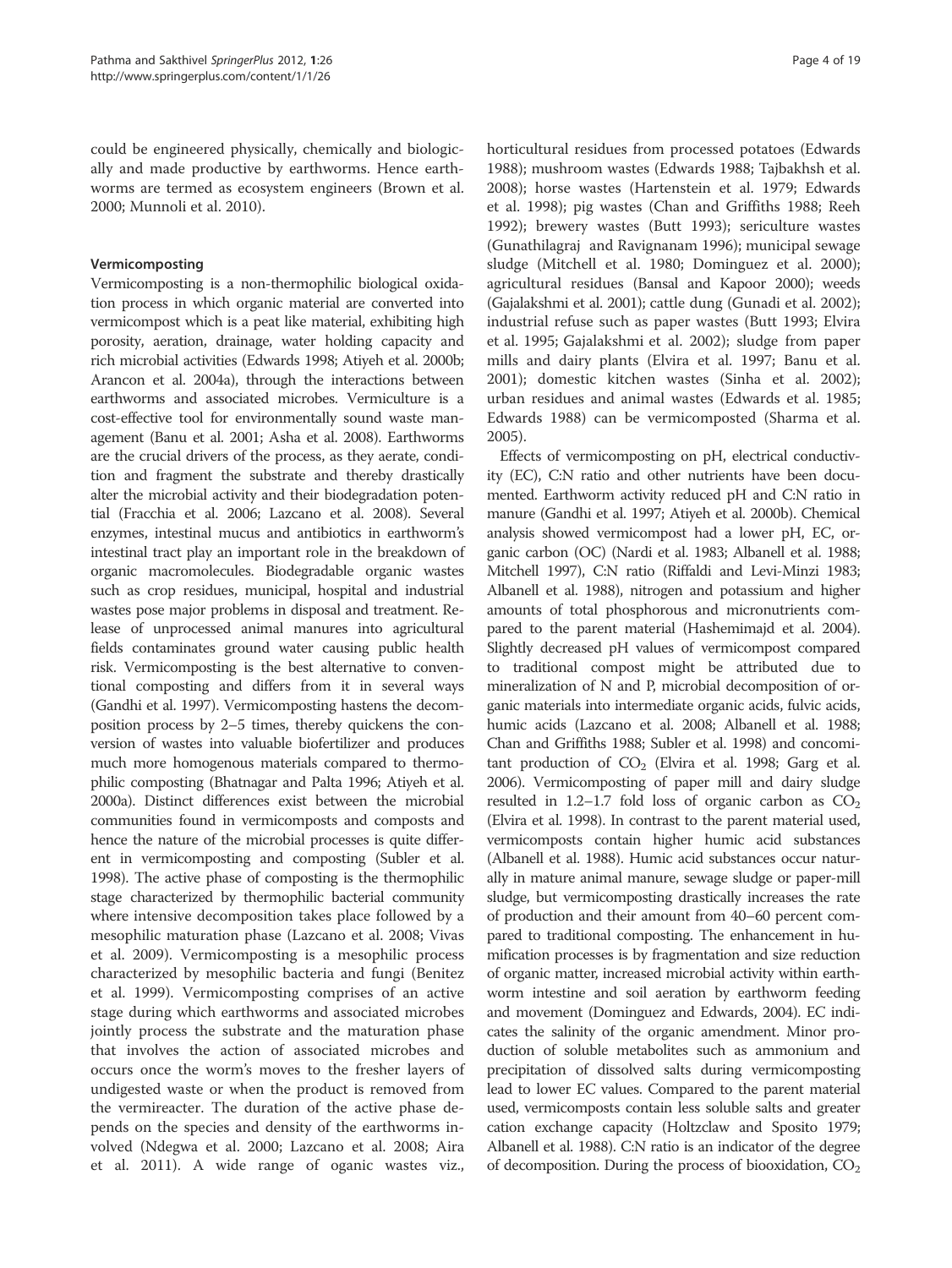and N is lost and loss of N takes place at a comparatively lower rate. Comparison of compost and vermicompost showed that vermicompost had significantly less C:N ratios as they underwent intense decomposition (Lazcano et al. 2008).

Vermicomposting of cow manure using earthworm species E. andrei (Atiyeh et al. 2000b) and E. foetida (Hand et al. 1988) favored nitrification, resulting in the rapid conversion of ammonium-nitrogen to nitrate-nitrogen. Vermicomposting increased the concentration of nitrate-nitrogen to 28 fold after 17 weeks, while in conventional compost there was only 3-fold increase (Subler et al. 1998; Atiyeh et al. 2000a). Increase in ash concentration during vermicomposting suggests that vermicomposting accelerates the rate of mineralization (Albanell et al. 1988). Mineralization is the process in which the chemical compounds in the organic matter decompose or oxidise into forms that could be easily assimilated by the plants. Increase in ash content increases the rate of mineralization. Ash is an alkaline substance which hinders the formation of  $H_2S$  as well as improves the availibility of  $O_2$  and thereby renders composts odorless. Thus vermicomposting increases the ash content and accelerates the rate of mineralization which is essential to make nutrients available to plants. The observed increase of total phosphorous (TP) in vermicompost is probably due to mineralization and mobilization of phosphorus resulting from the enhanced phosphatase activity by microorganisms in the gut epithelium of the earthworms (Zhang et al. 2000; Garg et al. 2006). Vermicomposts showed a significant increase in exchangeable  $Ca^{2+}$ , Mg<sup>2+</sup> and K<sup>+</sup> compared to fresh sludge indicating the conversion of nutrients to plant-available forms during passage through the earthworm gut (Garg et al. 2006; Yasir et al. 2009a). Vermicomposts contain higher nutrient concentrations, but less likely to produce salinity, than composts. Additionally, vermicomposts possess outstanding biological properties and have microbial populations significantly larger and more diverse compared to conventional composts (Edwards 1998). Soil supplemented with vermicompost showed better plant growth compared to soil treated with inorganic fertilizers or cattle manure (Kalembasa 1996; Subler et al. 1998).

#### Diversity of bacteria associated with earthworms

Earthworm's ability to increase plant nutrient availability is likely to be dependent on the activity of earthworm gut microflora. Earthworms indirectly influence the dynamics of soil chemical processes, by comminuting the litter and affecting the activity of the soil micro-flora (Petersen and Luxton 1982; Lee 1985; Edwards and Bohlen 1996). Interactions between earthworms and microorganisms seem to be complex. Earthworms ingest plant growth-promoting

rhizospheric bacteria such as Pseudomonas, Rhizobium, Bacillus, Azosprillium, Azotobacter, etc. along with rhizospheric soil, and they might get activated or increased due to the ideal micro-environment of the gut. Therefore earthworm activity increases the population of plant growth-promoting rhizobacteria (PGPR) (Sinha et al. 2010). This specific group of bacteria stimulates plant growth directly by solubilization of nutrients (Ayyadurai et al. 2007; Ravindra et al. 2008), production of growth hormone, 1-aminocyclopropane-1-carboxylate (ACC) deaminase (Correa et al. 2004), nitrogen fixation (Han et al. 2005), and indirectly by suppressing fungal pathogens. Antibiotics, fluorescent pigments, siderophores and fungal cell-wall degrading enzymes namely chitinases and glucanases (Han et al. 2005; Sunish et al. 2005; Ravindra et al. 2008; Jha et al. 2009; Pathma et al. 2010; Pathma et al. 2011a, b) produced by bacteria mediate the fungal growth-suppression. Earthworms are reported to have association with such free living soil bacteria and constitute the drilosphere (Ismail 1995). Earthworm microbes mineralize the organic matter and also facilitate the chelation of metal ions (Pizl and Novokova 1993; Canellas et al. 2002). Gut of earthworms L. terrestris, Allolobophora caliginosa and Allolobophora terrestris were reported to contain higher number of aerobes compared to soil (Parle 1963). Earthworms increased the number of microorganisms in soi1 as much as five times (Edwards and Lofty 1977) and the number of bacteria and 'actinomycetes' contained in the ingested material increased upto 1,000 fold while passing through their gut (Edwards and Fletcher 1988). Similar increase was observed in plate counts of total bacteria, proteolytic bacteria and actinomycetes by passage through earthworms gut (Parle 1963; Daniel and Anderson 1992; Pedersen and Hendriksen 1993; Devliegher and Verstraete 1995). Similarly microbial biomass either decreased (Bohlen and Edwards 1995; Devliegher and Verstraete 1995), or increased (Scheu 1992) or remained unchanged (Daniel and Anderson 1992) after passage through the earthworm gut. An oxalate-degrading bacterium Pseudomonas oxalaticus was isolated from intestine of Pheretima species (Khambata and Bhat 1953) and an actinomycete Streptomyces lipmanii was identified in the gut of Eisenia lucens (Contreras 1980). Scanning electron micrographs provided evidence for endogenous microflora in guts of earthworms, L. terrestris and Octolasion cyaneum (Jolly et al. 1993). Gut of *E. foetida* contained various anaerobic  $N_2$ -fixing bacteria such as Clostridium butyricum, C. beijerinckii and C. paraputrificum (Citernesi et al. 1977). Alimentary canal of Lumbricus rubellus and Octolasium lacteum were found to contain more numbers of aerobes and anerobes (Karsten and Drake 1995) and culturable denitrifiers (Karsten and Drake 1997). List of vermicompost bacteria and their beneficial traits is presented in Table 2.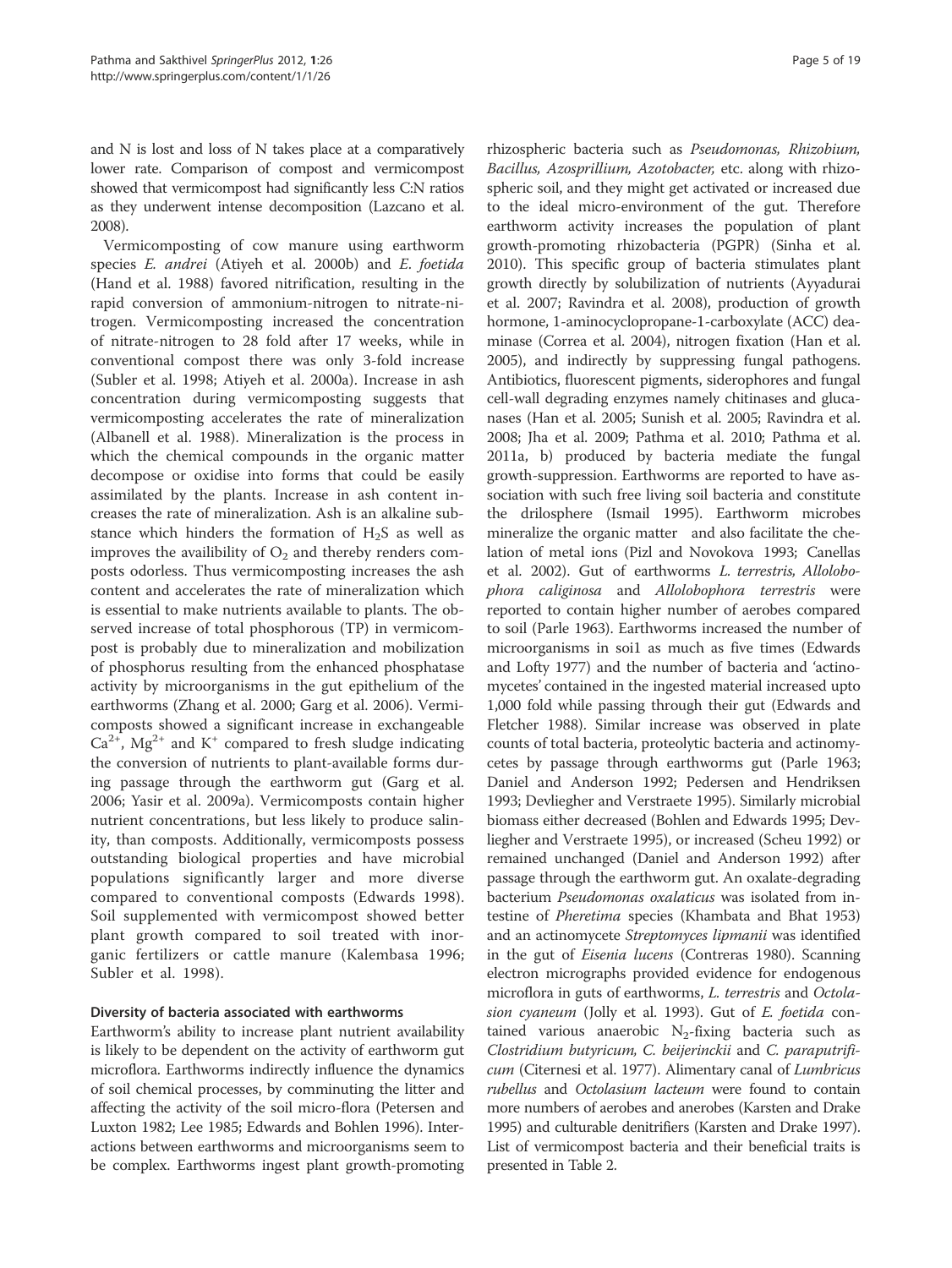Earthworms harbor 'nitrogen-fixing' and 'decomposer microbes' in their gut and excrete them along with nutrients in their excreta (Singleton et al. 2003). Earthworms stimulate and accelerate microbial activities by increasing the population of soil microorganisms (Binet et al. 1998), microbial numbers and biomass (Edwards and Bohlen 1996), by improving aeration through burrowing actions. Vermicomposting modified the original microbial community of the waste in a diverse way. Actinobacteria and Gammaproteobacteria were abundant in vermicompost, while conventional compost contained more Alphaproteobacteria and Bacteriodetes, the bacterial phylogenetic groups typical of non-cured compost (Vivas et al. 2009). Total bacterial counts exceeded  $10^{-10}$ / g of vermicompost and it included nitrobacter, azotobacter, rhizobium, phosphate solubilizers and actinomycetes (Suhane 2007). Molecular and culture-dependent analyses of bacterial community of vermicompost showed the presence of α-Proteobacteria, β-Proteobacteria, γ-Proteobacteria, Actinobacteria, Planctomycetes, Firmicutes and Bacteroidetes (Yasir et al. 2009a). Several findings showed considerable increase in total viable counts of actinomycetes and bacteria in the worm treated compost (Parthasarathi and Ranganathan 1998; Haritha Devi et al. 2009). The increase of microbial population may be due to the congenial condition for the growth of microbes within the digestive tract of earthworm and by the ingestion of nutrient rich organic wastes which provide energy and also act as a substrate for the growth of microorganisms (Tiwari et al. 1989). The differences in microbial species, numbers and activity between the earthworm alimentary canal or burrow and bulk soil indirectly support the hypothesis that the bacterial community structures of these habitats are different from those of the soil. Specific phylogenetic groups of bacteria such as Aeromonas hydrophila in E. foetida (Toyota and Kimura 2000), fluorescent pseudomonads in L. terrestris (Devliegher and Verstraete 1997), and Actinobacteria in L. rubellus (Kristufek et al. 1993) have been found in higher numbers in earthworm guts, casts, or burrows.

Enzymatic activity characterization and quantification has a direct correlation with type and population of microbes and reflects the dynamics of the composting process in terms of the decomposition of organic matter and nitrogen transformations and provide information about the maturity of the compost (Tiquia 2005). Wormcasts contain higher activities of cellulase, amylase, invertase, protease, peroxidase, urease, phosphatase and dehydrogenase (Sharpley and Syers 1976; Edwards and Bohlen 1996). Dehydrogenase is an intracellular enzyme related to the oxidative phosphorylation process (Trevors 1984) and is an indicator of microbial activity in soil and other biological ecosystems (Garcia et al. 1997). The maximum enzyme activities (cellulase, amylase, invertase,

protease and urease) were observed during 21–35 days in vermicomposting and on 42–49 days in conventional composting. Also, microbial numbers and their extracellular enzyme profiles were more abundant in vermicompost produced from fruitpulp, vegetable waste, groundnut husk and cowdung compared to the normal compost of the same parental origin (Haritha Devi et al. 2009). Pseudomonas, Paenibacillus, Azoarcus, Burkholderia, Spiroplasm, Acaligenes, and Acidobacterium, the potential degraders of several categories of organics are seen associated with the earthworm's intestine and vermicasts (Singleton et al. 2003). Firmicutes viz., Bacillus benzoevorans, B. cereus, B. licheniformis, B. megaterium, B. pumilus, B. subtilis, B. macroides; Actinobacteria namely Cellulosimicrobium cellulans, Microbacterium spp., M. oxydans; Proteobacteria such as Pseudomonas spp., P. libaniensis; ungrouped genotypes Sphingomonas sp., Kocuria palustris and yeasts namely Geotrichum spp. and Williopsis californica were reported from vermicomposts (Vaz-Moreira et al. 2008). Pinel et al. (2008) reported the presence of a novel nephridial symbiont, Verminephrobacter eiseniae from E. foetida. Ochrobactrum sp., Massilia sp., Leifsonia sp. and bacteria belonging to families Aeromonadaceae, Comamonadaceae, Enterobacteriaceae, Flavobacteriaceae, Moraxellaceae, Pseudomonadaceae, Sphingobacteriaceae, Actinobacteria and Microbacteriaceae were reported to occur in earthworms alimentary canal (Byzov et al. 2009). The microbial flora of earthworm gut and cast are potentially active and can digest a wide range of organic materials and polysaccharides including cellulose, sugars, chitin, lignin, starch and polylactic acids Zhang et al. (2000; Aira et al. 2007; Vivas et al. 2009). Single-strand conformation polymorphism (SSCP) profiles on the diversity of eight bacterial groups viz., Alphaproteobacteria, Betaproteobacteria, Bacteroidetes, Gammaproteobacteria, Deltaproteobacteria, Verrucomicrobia, Planctomycetes, and Firmicutes from fresh soil, gut, and casts of the earthworms L. terrestris and Aporrectodea caliginosa showed the presence of Bacteroidetes, Alphaproteobacteria, Betaproteobacteria and representatives of classes Flavobacteria, Sphingobacteria (Bacteroidetes) and *Pseudomonas* spp. in the worm casts in addition to unclassified Sphingomonadaceae (Alphaproteobacteria) and Alcaligenes spp. (Betaproteobacteria) (Nechitaylo et al. 2010).

# Role of vermicompost in soil fertility

Vermicomposts can significantly influence the growth and productivity of plants (Kale et al. 1992; Kalembasa 1996; Edwards 1988; Sinha et al. 2009) due to their micro and macro elements, vitamins, enzymes and hormones (Makulec 2002). Vermicomposts contain nutrients such as nitrates, exchangeable phosphorus, soluble potassium, calcium, and magnesium in plant available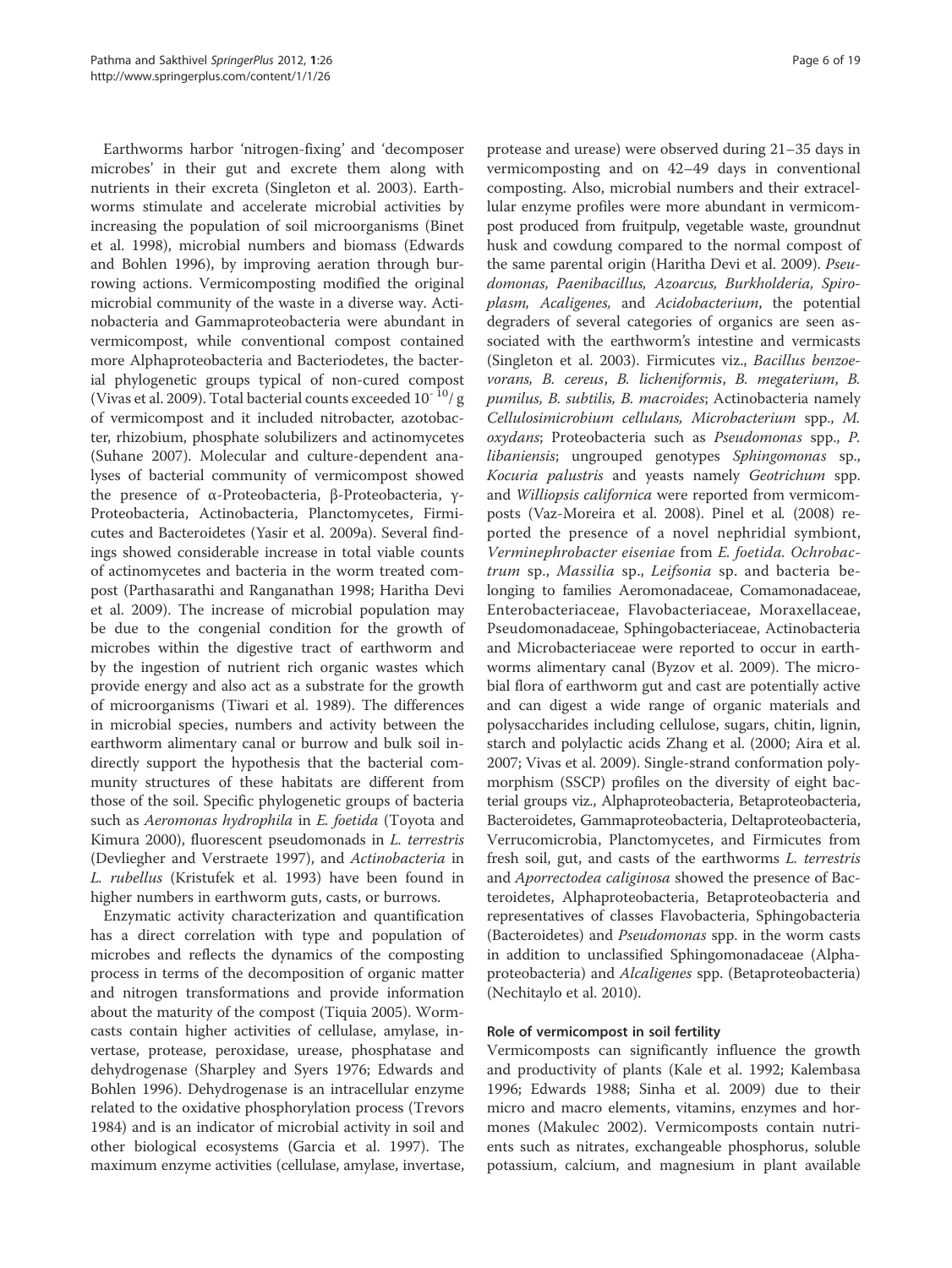| Vermicompost earthworm   | <b>Names of bacteria</b>                  | <b>Beneficial traits</b>                                                                                                                     | <b>References</b>         |
|--------------------------|-------------------------------------------|----------------------------------------------------------------------------------------------------------------------------------------------|---------------------------|
| Pheretima sp.            | Pseudomonas oxalaticus                    | Oxalate degradation                                                                                                                          | Khambata and Bhat, 1953   |
| Unspecified              | Rhizobium trifolii                        | Nitrogen fixation and growth<br>of leguminous plants                                                                                         | Buckalew et al. 1982      |
| Lumbricus rubellus       | R. japonicum, P. putida                   | Plant growth promotion                                                                                                                       | Madsen and Alexander 1982 |
| L. terrestris            | Bradyrhizobium japonicum                  | Improved distribution of nodules<br>on soybean roots                                                                                         | Rouelle, 1983             |
| Aporrectodea trapezoids, | P. corrugata 214OR                        | Suppress Gaeumannomyces                                                                                                                      | Doube et al. 1994         |
| A. rosea                 |                                           | graminis var. Tritd in wheat                                                                                                                 |                           |
| A. trapezoids,           | R. meliloti L5-30R                        | Increased root nodulation and                                                                                                                | Stephens et al. 1994b     |
| Microscolex dubius       |                                           | nitrogen fixation in legumes                                                                                                                 |                           |
| Eisenia foetida          | Bacillus spp., B. megaterium,             | Antimicrobial activity against                                                                                                               | Vaz-Moreira et al. 2008   |
|                          | B. pumilus, B. subtilis                   | Enterococcus faecalisDSM 2570.<br>Staphylococcus aureus DSM 1104                                                                             |                           |
| L. terrestris            | Fluorescent pseudomonads,                 | Suppress Fusarium oxysporum f.                                                                                                               | Elmer, 2009               |
|                          | Filamentous actinomycetes                 | sp. asparagi and F. proliferatum in<br>asparagus, Verticillium dahlia in<br>eggplant and F. oxysporum f. sp.<br>lycopersici Race 1 in tomato |                           |
| Eudrilus sp.             | Free-living N <sub>2</sub> fixers,        | Plant growth promotion by nitrification,                                                                                                     | Gopal et al. 2009         |
|                          | Azospirillum, Azotobacter,                | phosphate solubilisation and plant<br>disease suppression                                                                                    |                           |
|                          | Autotrophic Nitrosomonas,                 |                                                                                                                                              |                           |
|                          | Nitrobacter, Ammonifying                  |                                                                                                                                              |                           |
|                          | bacteria, Phosphate solubilizers,         |                                                                                                                                              |                           |
|                          | Fluorescent pseudomonads                  |                                                                                                                                              |                           |
| E. foetida               | Proteobacteria, Bacteroidetes,            | Antifungal activity against Colletotrichum                                                                                                   | Yasir et al. 2009a        |
|                          | Verrucomicrobia, Actinobacteria,          | coccodes, R. solani, P. ultimum, P. capsici<br>and F. moliniforme                                                                            |                           |
|                          | Firmicutes                                |                                                                                                                                              |                           |
| Unspecified              | Eiseniicola composti YC06271 <sup>T</sup> | Antagonistic activity against F. moniliforme                                                                                                 | Yasir et al. 2009b        |

Table 2 Biodiversity of vermicompost bacteria and their beneficial traits

forms (Orozco et al. 1996; Edwards 1998) and have large particular surface area that provides many microsites for microbial activity and for the strong retention of nutrients (Shi-wei and Fu-zhen 1991). Uptake of nitrogen (N), phosphorus (P), potassium (K) and magnesium (Mg) by rice (Oryza sativa) plant was highest when fertilizer was applied in combination with vermicompost (Jadhav et al. 1997). N uptake by ridge gourd (Luffa acutangula) was higher when the fertilizer mix contained 50% vermicompost (Sreenivas et al. 2000). Apart from providing mineralogical nutrients, vermicomposts also contribute to the biological fertility by adding beneficial microbes to soil. Mucus, excreted through the earthworm`s digestive canal, stimulates antagonism and competition between diverse microbial populations resulting in the production of some antibiotics and hormone-like biochemicals, boosting plant growth (Edwards and Bohlen 1996). In addition, mucus accelerates and enhances decomposition of organic matter composing stabilized humic substances which embody water-soluble

phytohormonal elements (Edwards and Arancon 2004) and plant-available nutrients at high levels (Atiyeh et al. 2000c). Adding vermicasts to soil improves soil structure, fertility, plant growth and suppresses diseases caused by soil-borne plant pathogens, increasing crop yield (Chaoui et al. 2002; Scheuerell et al. 2005; Singh et al. 2008). Kale (1995) reported the nutrient status of vermicomposts with organic carbon 9.15-17.98%, total nitrogen 0.5-1.5%, available phosphorus 0.1-0.3%, available potassium 0.15%, calcium and magnesium 22.70- 70 mg/100 g, copper 2–9.3 ppm, zinc 5.7-11.5 ppm and available sulphur 128–548 ppm.

Effects of a variety of vermicomposts on a wide array of field crops (Chan and Griffiths 1988; Arancon et al. 2004b), vegetable plants (Edwards and Burrows 1988; Wilson and Carlile 1989;Subler et al. 1998; Atiyeh et al. 2000b), ornamental and flowering plants (Edwards and Burrows 1988; Atiyeh et al. 2000c) under greenhouse and field conditions have been documented. Vermicomposts are used as alternative potting media due to their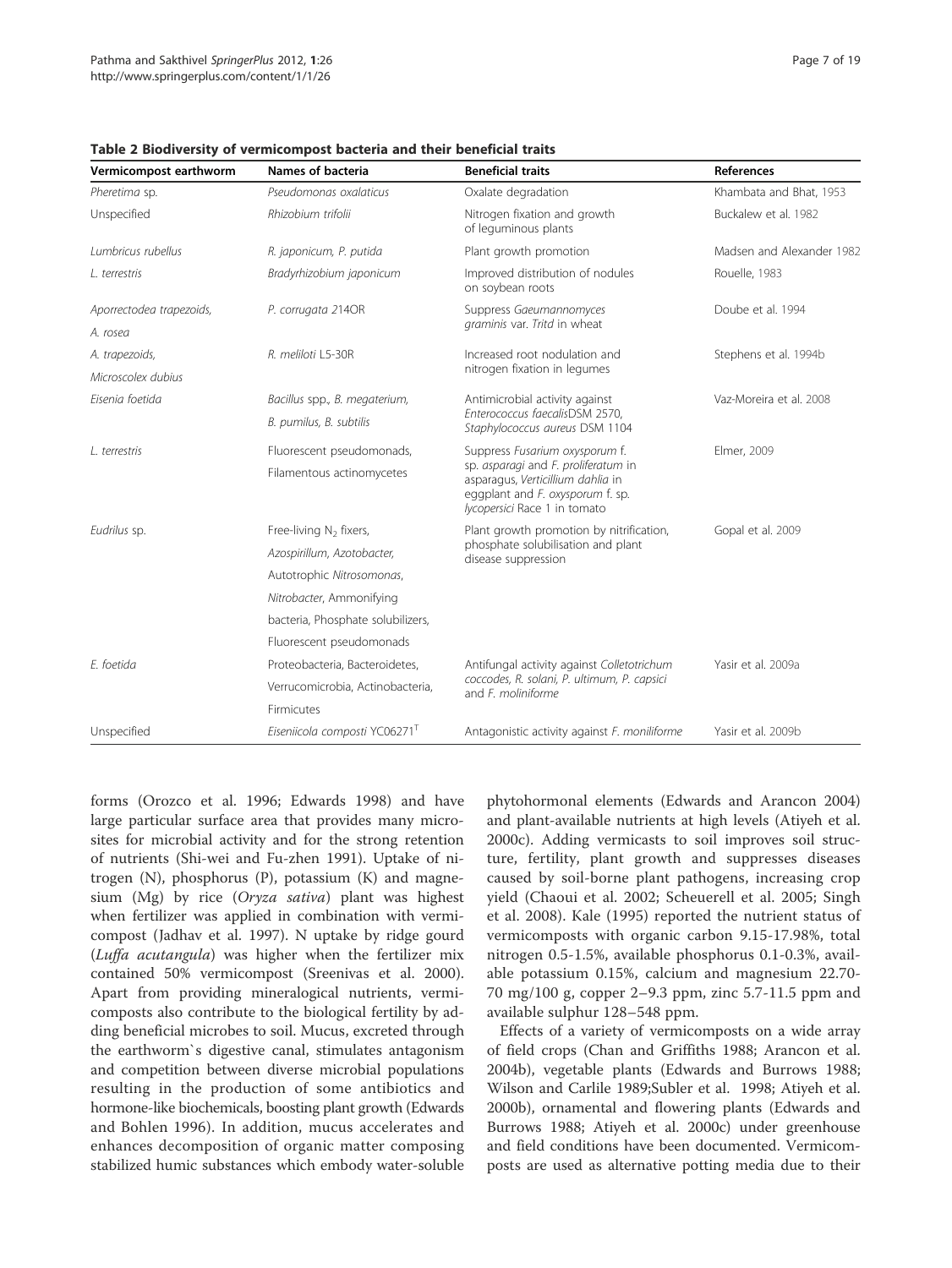low-cost, excellent nutrient status and physiochemical characters. Considerable improvements in plant growth recorded after amending soils with vermicomposts have been attributed to the physico-chemical and biological properties of vermicomposts.

Vermicompost addition favorably affects soil pH, microbial population and soil enzyme activities (Maheswarappa et al. 1999) and also reduces the proportion of watersoluble chemical, which cause possible environmental contamination (Mitchell and Edwards 1997). Vermicompost addition increases the macropore space ranging from 50–500 μm, resulting in improved air-water relationship in the soil, favourably affecting plant growth (Marinari et al. 2000). Evaluation of various organic and inorganic amendments on growth of raspberry proves that vermicompost has beneficial buffering capability and ameliorate the damage caused by excess of nutrients which may otherwise cause phytotoxicity (Subler et al. 1998). Thus, vermicompost acts a soil conditioner (Albanell et al. 1988) and a slow-release fertilizer (Atiyeh et al. 2000a). During vermicomposting the heavy metals forms complex, aggregates with humic acids and other polymerized organic fractions resulting in lower availability of heavy metals to the plant, which are otherwise phytotoxic (Dominguez and Edwards 2004). Soil amended with vermicompost produced better quality fruits and vegetables with less content of heavy metals or nitrate, than soil fertilized with mineral fertilizers (Kolodziej and Kostecka 1994).

# Role of vermicompost bacteria in biomedical waste management

The importance of sewage sludge, biosolids and biomedical waste management by safe, cheap and easy methods need no further emphasis. All these wastes are infectious and have to be disinfected before being disposed into the environment. Biosolids also contain an array of pathogenic microorganisms (Hassen et al. 2001). Biocomposting of wastes bring about biological transformation and stabilization of organic matter and effectively reduces potential risks of pathogens (Burge et al. 1987; Gliotti et al. 1997; Masciandaro et al. 2000). Vermicomposting does not involves a thermophilic phase which might increase the risk of using this technology for management of infectious wastes, but surprisingly vermicomposting resulted into a noticeable reduction in the pathogen indicators such as fecal coliform, Salmonella sp., enteric virus and helminth ova in the biosolids (Eastman 1999; Sidhu et al. 2001). Vermicomposting of biosolids resulted in reduction of faecal coliforms and Salmonella sp. from 39,000 MPN/g to 0 MPN/g and  $<$  3 MPN to < 1MPN/g respectively (Dominguez and Edwards 2004). Vermicomposting of municipal sewage sludge with L. mauritii eliminated Salmonella and Escherichia

sp., and the earthworm gut analysis also proved that Salmonella sp. ranging  $15-17 \times 10^3$  CFU/g and *Escherichia* sp. ranging  $10-14 \times 10^2$  CFU/g were completely eliminated in the gut after 70 days of vermicomposting period (Ganesh Kumar and Sekaran 2005). Activities by earthworms on sludge reduced levels of pathogens and odors of putrefaction and accelerated sludge stabilization (Mitchell 1978; Brown and Mitchell 1981; Hartenstein 1983). The reduction or removal of these enteric bacterial populations at the end of vermicomposting period, correlates with the findings that earthworm's diet include microorganisms and earthworms ability to selectively digest them (Bohlen and Edwards 1995; Edwards and Bohlen 1996). Apart from solid waste management, earthworms are also used in sewage water treatment. Earthworms promote the growth of 'beneficial decomposer bacteria' in wastewater and acts as aerators, grinders, crushers, chemical degraders, and biological stimulators (Dash 1978; Sinha et al. 2002). Earthworms also granulate the clay particles and increase the hydraulic conductivity and natural aeration and further grind the silt and sand particles and increase the total specific surface area and thereby enhance adsorption of the organic and inorganic matter from the wastewater. In addition, earthworms body acts as a 'biofilter' and remove the biological oxygen demand (BOD), chemical oxygen demand (COD), total dissolved solids (TDS) and total suspended solids (TSS) from wastewater by 90%, 80–90%, 90–92% and 90–95% respectively by 'ingestion' and biodegradation of organic wastes, heavy metals, and solids from wastewater and by their 'absorption' through body walls (Sinha et al. 2008).

Reports reveal that vermicomposting converts the infected biomedical waste containing various pathogens viz., Staphylococcus aureus, Proteus vulgaris, Pseudomonas pyocyaneae and Escherichia coli to an innocuous waste containing commensals like Citrobactor freundii and aerobic spore bearing microorganism usually found in the soil and alimentary canal of earthworms (Umesh et al. 2006). Vermicomposting plays a vital role for safe management of biomedical wastes and solid wastes generated from wastewater treatment plants and its bioconversion into valuable composts free from enteric bacterial populations. Depending on the earthworm species, vermicomposting was known to reduce the level of different pathogens such as Salmonella enteriditis, Escherichia coli, total and faecal coliforms, helminth ova and human viruses in different types of waste. Direct means of reduction in these microbial numbers during gut passage might be due to the digestive enzymes and mechanical grinding, while indirect means of pathogen removal might be due to promotion of aerobic conditions which could bring down the load of coliforms (Monroy et al. 2009; Edwards 2011; Aira et al. 2011).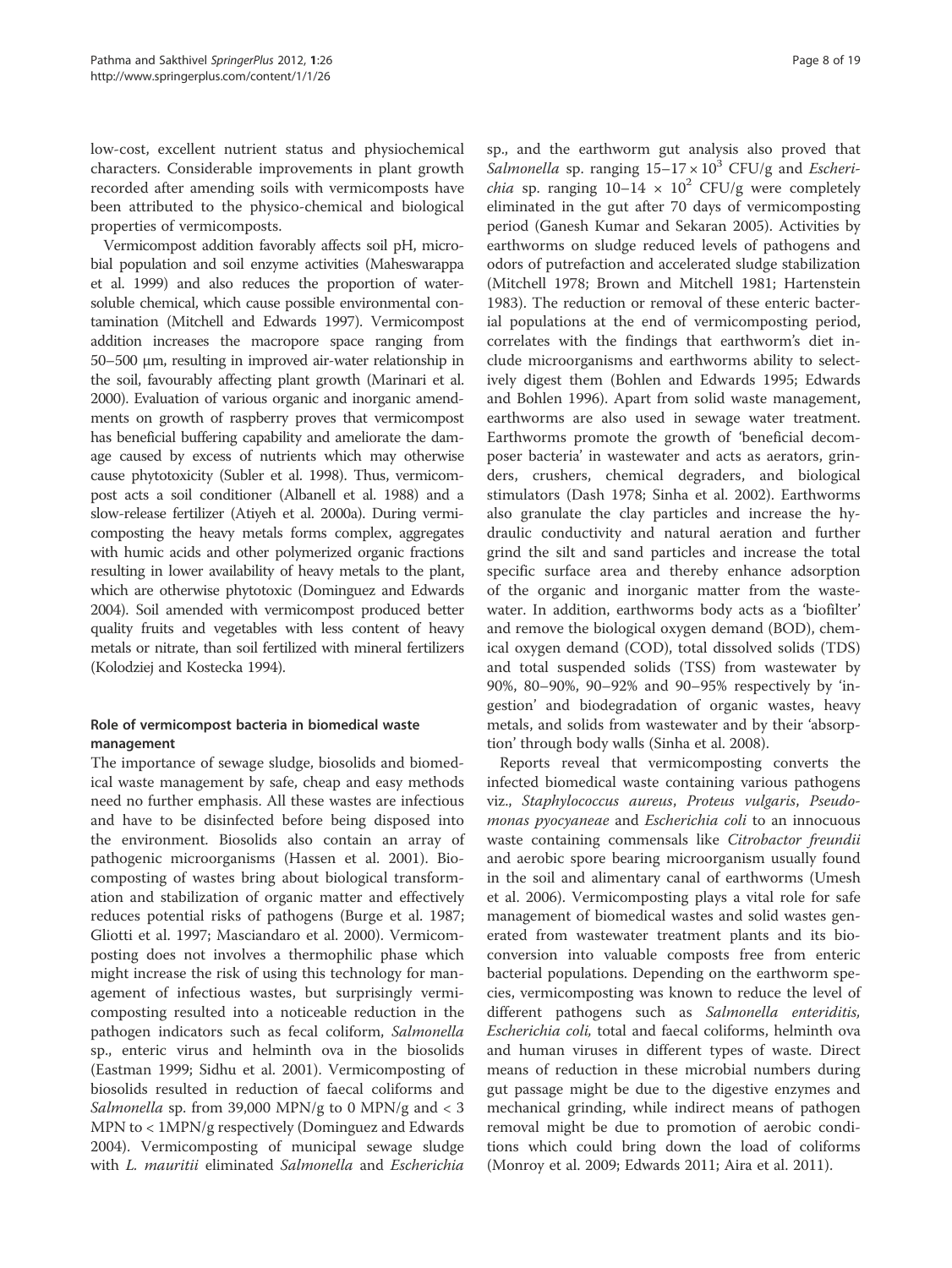#### Role of vermicompost in plant growth promotion

Use of vermicomposts as biofertilizers has been increasing recently due to its extraordinary nutrient status, and enhanced microbial and antagonistic activity. Vermicompost produced from different parent material such as food waste, cattle manure, pig manure, etc., when used as a media supplement, enhanced seedling growth and development, and increased productivity of a wide variety of crops (Edwards and Burrows 1988; Wilson and Carlile 1989; Buckerfield and Webster 1998; Edwards 1998; Subler et al. 1998; Atiyeh et al. 2000c). Vermicompost addition to soil-less bedding plant media enhanced germination, growth, flowering and fruiting of a wide range of green house vegetables and ornamentals (Atiyeh et al. 2000a, b, c), marigolds (Atiyeh et al. 2001), pepper (Arancon et al. 2003a), strawberries (Arancon et al. 2004b) and petunias (Chamani et al. 2008). Vermicompost application in the ratio of 20:1 resulted in a significant and consistent increase in plant growth in both field and greenhouse conditions (Edwards et al. 2004), thus providing a substantial evidence that biological growth promoting factors play a key role in seed germination and plant growth (Edwards and Burrows 1988; Edwards 1998). Investigations revealed that plant hormones and plant-growth regulating substances (PGRs) such as auxins, gibberellins, cytokinins, ethylene and abscisic acid are produced by microorganisms (Barea et al. 1976; Arshad and Frankenberger 1993).

Several researchers have documented the presence of plant growth regulators such as auxins, gibberellins, cytokinins of microbial origin (Krishnamoorthy and Vajranabhiah 1986; Grappelli et al. 1987; Tomati et al. 1988; Muscolo et al. 1999) and humic acids (Senesi et al. X1992; Masciandaro et al. 1997; Atiyeh et al. 2002) in vermicompost in appreciable quantities. Cytokinins produced by Bacillus and Arthrobacter spp. in soils increase the vigour of seedlings (Inbal and Feldman 1982; Jagnow 1987). Microbially produced gibberellins influence plant growth and development (Mahmoud et al. 1984; Arshad and Frankenberger 1993) and auxins produced by Azospirillum brasilense affects the growth of plants belonging to paoceae (Barbieri et al. 1988). Extensive investigations on the biological activities of humic substances showed that they also posses plant growth stimulating property (Chen and Aviad 1990). Humic substances increased the dry matter yields of corn and oat seedlings (Lee and Bartlett 1976; Albuzio et al. 1994); number and length of tobacco roots (Mylonas and Mccants 1980); dry weights of roots, shoots and number of nodules of groundnut, soyabean and clover plants (Tan and Tantiwiramanond 1983) and vegetative growth of chicory plants (Valdrighi et al. 1996) and induced root and shoot formation in plant tissue culture (Goenadi and Sudharama 1995). High levels of humus have been reported from vermicomposts

originating from food wastes, animal manure, sewage and paper mill sludges (Atiyeh et al. 2002; Canellas et al. 2002; Arancon et al. 2003c). The humic and fulvic acid in the humus dissolves insoluble minerals in the organic matter and makes them readily available to plants and in addition they also help plants to overcome stress and stimulates plant growth (Sinha et al. 2010). Studies on biological activities of vermicompost derived humic substances, revealed that they had similar growthpromoting hormonal effect (Dell'Agnola and Nardi 1987; Nardi et al. 1988; Muscolo et al. 1993). The humic materials extracted from vermicomposts have been reported to produce auxin-like cell growth and nitrate metabolism in carrots (Daucus carota) (Muscolo et al. 1996). Humates obtained from pig manure vermicompost increased growth of tomato (Atiyeh et al. 2002) and those obtained from cattle, food and paper waste vermicompost increased the growth of strawberries and peppers (Arancon et al. 2003a).

Earthworms produce plant growth regulators (Gavrilov 1963). Since earthworms increase the microbial activity by several folds they are considered as important agents which enhance the production of plant growth regulators (Nielson 1965; Graff and Makeschin 1980; Dell'Agnola and Nardi 1987; Grappelli et al. 1987; Tomati et al. 1987, 1988; Edwards and Burrows 1988; Nardi et al. 1988; Edwards 1998). Plant growth stimulating substances of microbial origin were isolated from tissues of Aporrectodea longa, L. terrestris and Dendrobaena rubidus and indole like substances were detected from the tissue extracts of A. caliginosa, L. rubellus and E. foetida which increased the growth of peas (Nielson 1965) and dry matter production of rye grass (Graff and Makeschin 1980). A. trapezoids aided in the dispersal of Rhizobium through soil resulting in increased root colonization and nodulation of leguminous plants (Bernard et al. 1994). Use of earthworm casts in plant propagation promoted root initiation, increased root numbers and biomass. The hormone-like effect produced by earthworm casts on plant metabolism, growth and development causing dwarfing, stimulation of rooting, internode elongation and precociousness of flowering was attributed to the fact of presence of microbial metabolites (Tomati et al. 1987; Edwards 1998). Earthworm casts stimulated growth of ornamental plants and carpophore formation in Agaricus bisporus when used as casing layer in mushroom cultivation (Tomati et al. 1987). Aqueous extracts of vermicompost produced growth comparable to the use of hormones such as auxins, gibberellins and cytokinins on Petunia, Begonia and Coleus, providing solid evidence that vermicompost is a rich source of plant growth regulating substances (Grappelli et al. 1987; Tomati et al. 1987, 1988). Addition of vermicompost at very low levels to the growth media dramatically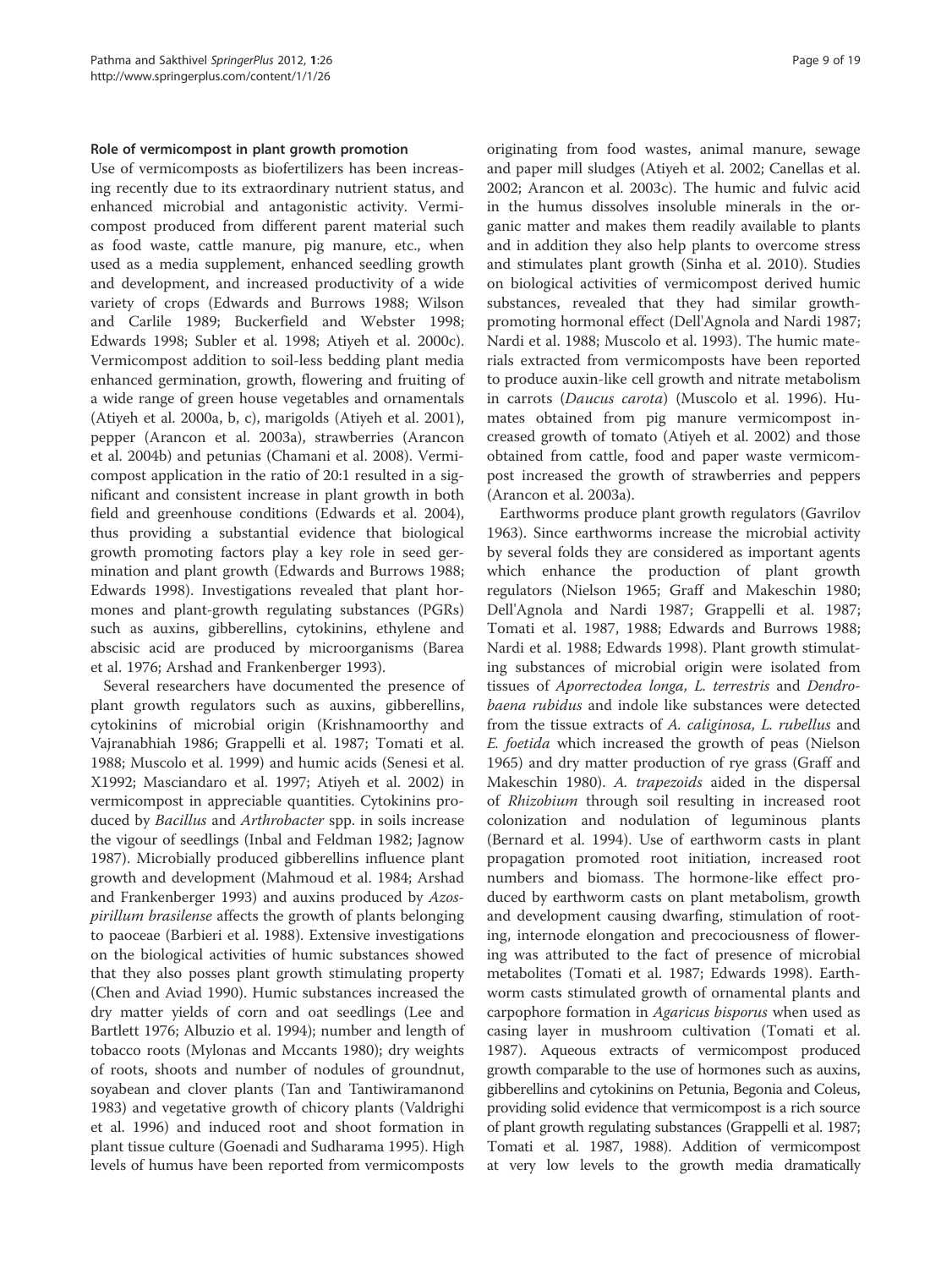increased the growth of hardy ornamentals Chamaecyparis lawsonian, Elaeagnus pungens, Pyracantha spp., Viburnum bodnantense, Cotoneaster conspicus and Cupressocyparis leylandi. Cucumber (Hahn and Bopp 1968), dwarf maize (Sembdner et al. 1976) and coleus bioassays (Edwards et al. 2004) evidenced that vermicompost contained appreciable amounts of cytokinins, gibberellins and auxins respectively. Maize seedlings dipped in vermicompost water showed marked difference in plumule length compared to normal water indicating that plant growth promoting hormones are present in vermicompost (Nagavallemma et al. 2004). Comparative studies on the impact of vermiwash and urea solution on seed germination, root and shoot length in Cyamopsis tertagonoloba proved that vermiwash contained hormone like substances (Suthar 2010). High performance liquid chromatography (HPLC) and gas chromatographymass spectroscopy (GC-MS) analyses of aqueous extracts of cattle waste derived vermicompost showed presence of significant amounts indole-acetic-acid (IAA), gibberellins and cytokinins (Edwards et al. 2004).

Earthworm gut associated microbes enrich vermicomposts with highly water-soluble and light-sensitive plant growth hormones, which gets absorbed on humic acid substances in vermicompost making them extremely stable and helps them persist longer in soils thereby influencing plant growth (Atiyeh et al. 2002; Arancon et al. 2003c). This is confirmed by presence of exchangeable auxin group in the macrostructure of humic acid extract from vermicompost (Canellas et al. 2002). Apart from the rich nutritional status and ready nutrient availability, presence of humic acids and plant growth regulating substances makes vermicompost a biofertilizer which increases germination, growth, flowering and fruiting in a wide range of crops. Vermicompost substitution in a relatively small proportion (10–20%) to the potting mixture increased dry matter production and tomato growth significantly (Subler et al. 1998). Soil amended with 20% vermicompost was more suitable for tomato seedling production (Valenzuela et al. 1997). Similarly vermicompost addition upto 50% in the medium resulted in enhanced growth of Chamaecyparis lawsoniana (Lawson's Cypress), Juniperus communis (Juniper) and Elaeagnus pungens (Silverberry) rooted liners (Bachman and Edgar Davice 2000).

Vermicompost application increased plant spread (10.7%), leaf area (23.1%), dry matter (20.7%) and increased total strawberry fruit yield (32.7%) (Singh et al. 2008). Substitution of vermicompost drastically reduced the incidence of physiological disorders like albinism (16.1–4.5%), fruit malformation (11.5–4.0%) and occurrence of grey mould (10.4–2.1%) in strawberry indicating its significance in reducing nutrient-related disorders and Botrytis rot, thereby increasing the marketable fruit yield upto 58.6% with better quality parameters. Fruit harvested from plant receiving vermicompost were firmer, had higher total soluble solids (TSS), ascorbic acid content and attractive colour. All these parameters appeared to be dose dependent and best results were achieved at  $7.5$  t ha<sup>-1</sup> (Singh et al. 2008). Vermicompost application showed significant increase in germination percent (93%), growth and yield of mung bean (Vigna radiata) compared to the control (Karmegam et al. 1999). Similarly, the fresh and dry matter yields of cowpea (Vigna unguiculata) were higher in soil amended with vermicompost than with biodigested slurry, (Karmegam and Daniel 2000). Combined application of vermicompost with N fertilizer gave higher dry matter (16.2 g plant<sup>-1</sup>) and grain yield (3.6 t ha<sup>-1</sup>) of wheat (*Tri*ticum aestivum) and higher dry matter yield (0.66 g plant<sup>-1</sup>) of the following coriander (*Coriandrum sati*vum) crop in wheat-coriander cropping system (Desai et al. 1999). Vermicompost application produced herbage yields of coriander cultivars comparable to those obtained with chemical fertilizers (Vadiraj et al. 1998). Yield of pea (Pisum sativum) increased with the application of vermicompost  $(10 \text{ t} \text{ ha}^{-1})$  along with recommended NPK (Meena et al. 2007). Vermicompost application to sorghum (Sorghum bicolor) (Patil and Sheelavantar 2000), sunflower (Helianthus annuus) (Devi et al. 1998), tomato (Lycopersicon esculentum) (Nagavallemma et al. 2004), eggplant (Solanum melangona) (Guerrero and Guerrero, 2006), okra (Abelmoschus esculentus) (Gupta et al. 2008), hyacinth bean (Lablab purpureas) (Karmegam and Daniel 2008), grapes (Buckerfield and Webster 1998) and cherry (Webster 2005) showed a positive result. Vermicompost amendment at the rate of 10 t ha<sup>-1</sup> along with 50% of recommended dose of NPK fertilizer increased the number and fresh weight of flowers per plant, flower diameter and yield, while at the rate of  $15$  t ha<sup>-1</sup> along with  $50\%$ of recommended dose of NPK increased vase life of Chrysanthemum chinensis (Nethra et al. 1999). Red Clover and cucumber grown in soil amended with vermicompost showed an increase in mineral contents viz., Ca, Mg, Cu, Mn and Zn in their shoot tissues (Sainz et al. 1998). Vermicomposted cow manure stimulated the growth of lettuce and tomato plants while the unprocessed parent material did not (Atiyeh et al. 2000b). Similarly, vermicomposted duck wastes resulted in better growth of tomatoes, lettuce, and peppers than the unprocessed wastes (Wilson and Carlile 1989). Theenhancement in plant growth might be attributed to the fact that processed waste had improved physicochemical characteristics and nutrients, in forms readily available to the plant as well as the presence of plant growth promoting and antagonistic disease suppressing beneficial bacteria.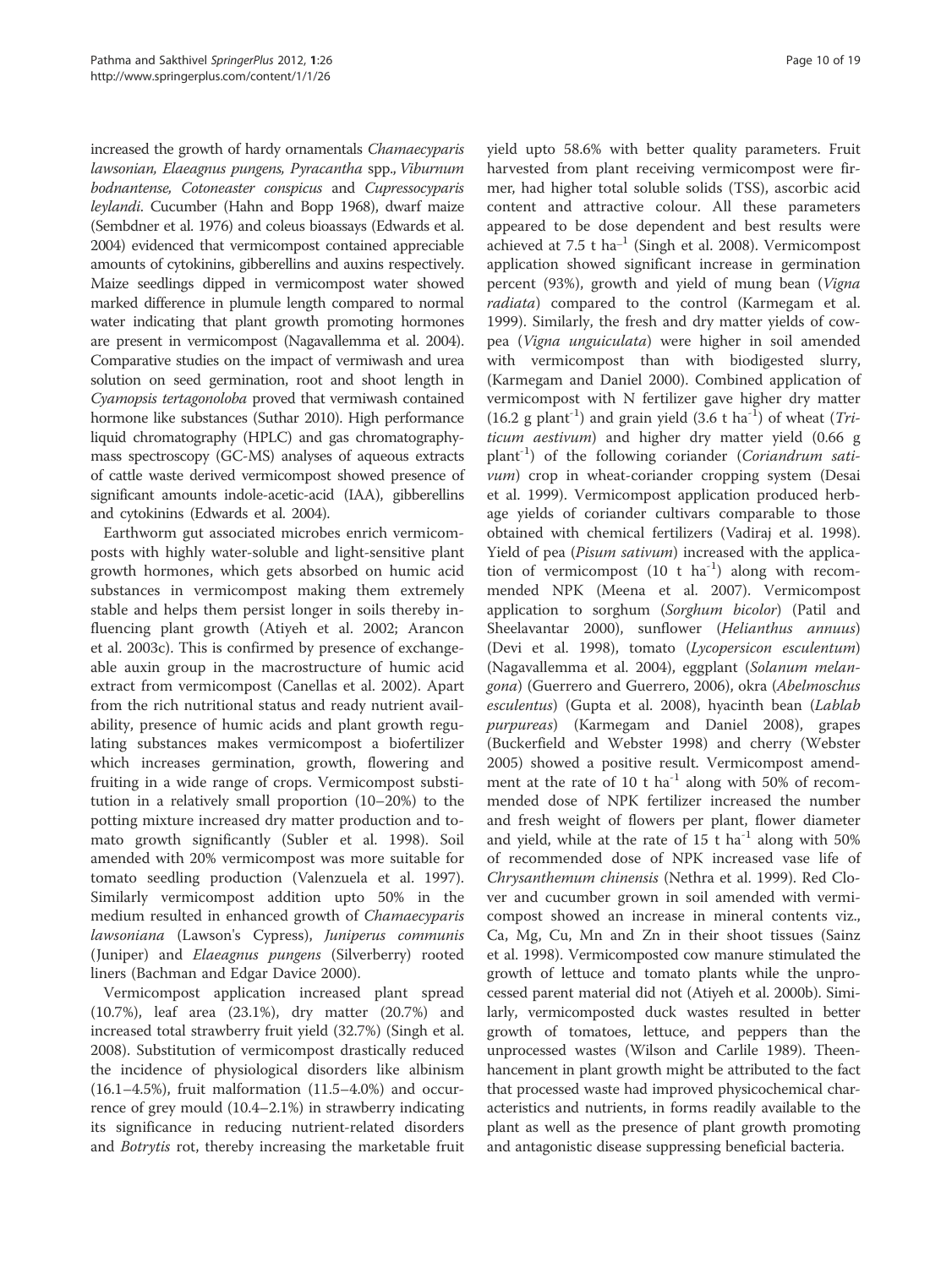# Role of vermicompost in plant disease management Plant pathogen control

Soils with low organic matter and microbial activity are conducive to plant root diseases (Stone et al. 2004) and addition of organic amendments can effectively suppress plant disease (Raguchander et al. 1998; Blok et al. 2000; Lazarovits et al. 2000). Several researchers reported the disease suppressive properties of thermophilic compost (Hoitink et al. 1997; Goldstein 1998; Pitt et al. 1998) on a wide range of phytopathogens viz., Rhizoctonia (Kuter et al. 1983), Phytopthora (Hoitink and Kuter 1986; Pitt et al. 1998), Plasmidiophora brassicae and Gaeumannomyces graminis (Pitt et al. 1998) and Fusarium (Kannangowa et al. 2000; Cotxarrera et al. 2002). Microbial antagonism might be one of the possible reasons for disease suppression as organic amendments enhances the microbial population and diversity. Traditional thermophilic composts promote only selected microbes while non-thermophilic vermicomposts are rich sources of microbial diversity and activity and harbour a wide variety of antagonistic bacteria thus acts as effective biocontrol agents aiding in suppression of diseases caused by soil-borne phytopathogenic fungi (Chaoui et al. 2002; Scheuerell et al. 2005; Singh et al. 2008).

Earthworm feeding reduces the survival of plant pathogens such as Fusarium sp. and Verticillium dahliae (Yeates 1981; Moody et al. 1996) and increases the densities of antagonistic fluorescent pseudomonads and filamentous actinomycetes while population densities of Bacilli and Trichoderma spp. remains unaltered (Elmer 2009). Earthworm activities reduce root diseases of cereals caused by Rhizoctonia (Doube et al. 1994). It has been proved that earthworms decreased the incidence of field diseases of clover, grains, and grapes incited by Rhizoctonia spp. (Stephens et al. 1994a; Stephens and Davoren 1997) and *Gaeumannomyces* spp. (Clapperton et al. 2001). Earthworms Aporrectodea trapezoides and Aporrectodea rosea act as vectors of Pseudomonas corrugata 214OR, a biocontrol agent for wheat take-all caused by G. graminis var. tritd (Doube et al. 1994). Greenhouse studies on augmentation of pathogen infested soils with L. terrestris showed a significant reduction of disease caused by Fusarium oxysporum f. sp. asparagi and F. proliferatum on susceptible cultivars of asparagus (Asparagus officinalis), Verticillium dahliae on eggplant (Solanum melongena) and F. oxysporum f. sp. lycopersici race 1 on tomato. Plant weights increased by 60-80% and disease severity reduced by 50-70% when soils were augmented with earthworms. Incorporation of soil with vermicompost effectively suppressed R. solani in wheat (Stephens et al. 1993), Phytophthora nicotianae (Nakamura 1996; Szczech 1999; Szczech and Smolinska 2001) and Fusarium in tomatoes (Nakamura 1996; Szczech 1999), Plasmodiophora brassicae in tomatoes and cabbage (Nakamura 1996), Pythium and Rhizoctonia (root rot) in cucumber and radish (Simsek Ersahin et al. 2009), Botrytis cineria (Singh et al. 2008) and Verticillium (Chaoui et al. 2002) in strawberry and Sphaerotheca fulginae in grapes (Edwards et al. 2004). Vermicompost application drastically reduced the incidence of 'Powdery Mildew', 'Color Rot' and 'Yellow Vein Mosaic' in Lady's finger (Abelmoschus esculentus) (Agarwal et al. 2010). Substitution of vermicompost in the growth media reduced the fungal diseases caused by R. solani, P. drechsleri and F. oxysporum in gerbera (Rodriguez et al. 2000). Amendment of vermicompost at low rates (10-30%) in horticulture bedding media resulted in significant suppression of Pythium and Rhizoctonia under green house conditions (Edwards et al. 2004). Research findings proved that vermicompost when added to container media significantly reduced the infection of tomato plants by  $P$ . nicotianae var. nicotianae and F. oxysporum sp. lycopersici (Szcech et al. 1993; Szczech 1999). Club-rot of cabbage caused by P. brassicae was inhibited by dipping cabbage roots into a mixture of clay and vermicompost (Szcech et al. 1993). Potato plants treated with vermicompost were less susceptible to P. infestans than plants treated with inorganic fertilizers (Kostecka et al. 1996a). Aqueous extracts of vermicompost inhibited mycelial growth of B. cineria, Sclerotinia sclerotiorum, Corticium rolfsii, R. solani and F. oxysporum (Nakasone et al. 1999), effectively controlled powdery mildew of barley (Weltzien 1989) and affected the development of powdery mildews on balsam (Impatiens balsamina) and pea (Pisum sativum) caused by *Erysiphe cichoracearum* and *E. pisi*, respectively in field conditions (Singh et al. 2003).

# Mechanisms that mediate pathogen suppression

Two possible mechanisms of pathogen suppression have been described, one depends on systemic plant resistance and the other is mediated by microbial competition, antibiosis and hyperparasitism (Hoitink and Grebus 1997). The microbially mediated suppression is again classified into two mechanisms viz., 'general suppression' where a wide range of microbes suppress the pathogens such as *Pythium* and *Phytopthora* (Chen et al. 1987) and 'specific suppression' where a narrow range of organisms facilitates suppression, for instance disease caused by Rhizoctonia (Hoitink et al. 1997). The disease suppressive effect of vermicompost against fusarium wilt of tomato clearly depicted that fungus inhibition was purely biotic and no chemical factors played any role, since the experiments with heat-sterilized vermicompost failed to control the disease (Szczech 1999). Experiments on suppression of damping-off caused by R. solani, in vermicompost amended nurseries of white pumpkin proved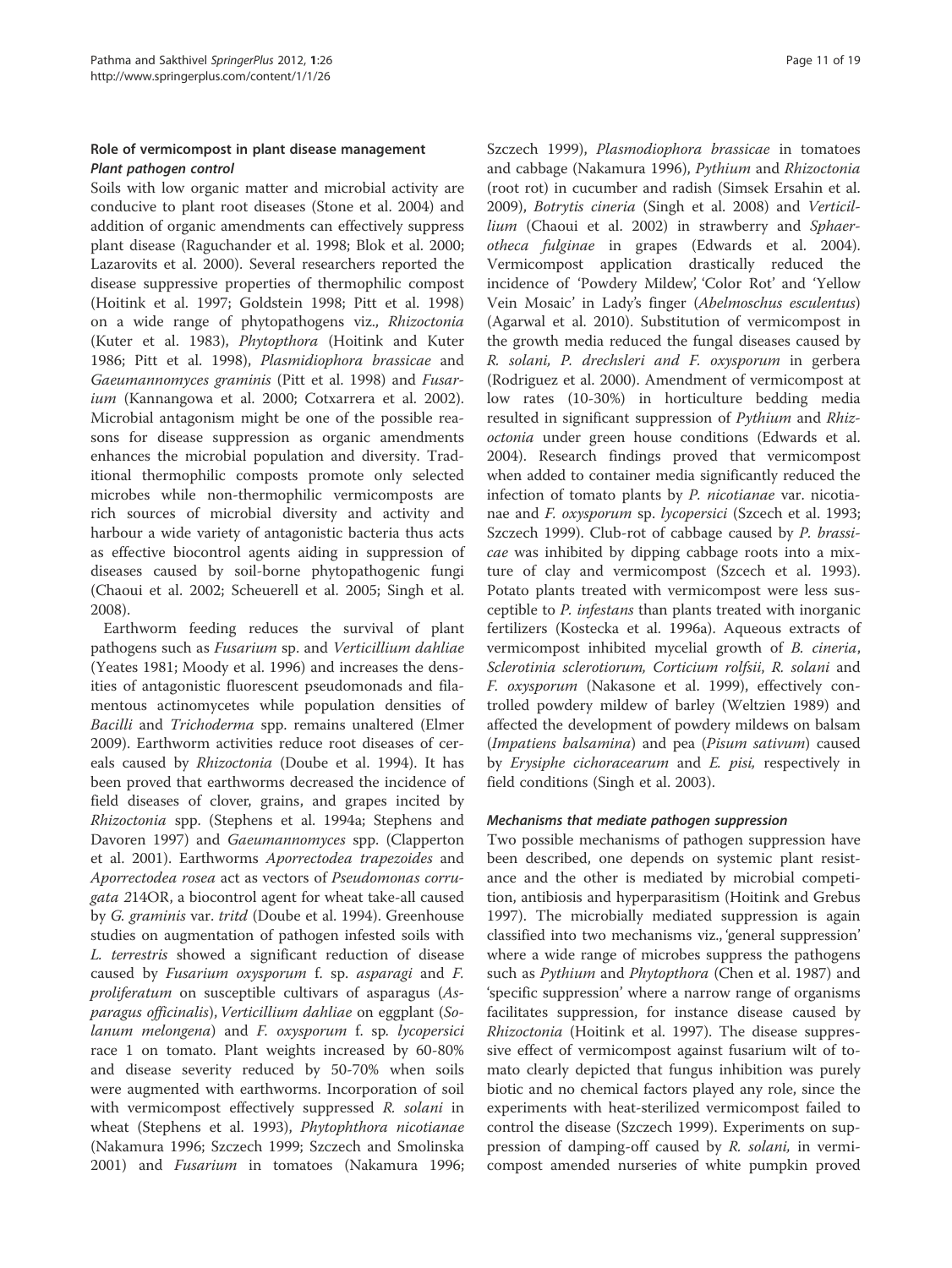that vermicompost suppressed the disease in a dosage and temperature dependent manner (Rivera et al. 2004). Earthworm castings are rich in nutrients (Lunt and Jacobson 1944; Parle 1963) and calcium humate, a binding agent (Edwards 1998) that reduces desiccation of individual castings and favors the incubation and proliferation of beneficial microbes, such as Trichoderma spp. (Tiunov and Scheu 2000), Pseudomonas spp. (Schmidt et al. 1997), and mycorrhizal spores (Gange 1993; Doube et al. 1995). Earthworm activity increased the communities of Gram-negative bacteria (Clapperton et al. 2001; Elmer 2009). Vermicompost associated chitinolytic bacterial communities viz., Nocardioides oleivorans, several species of Streptomyces and Staphylococcus epidermidis showed inhibitory effects against plant phytopathogens such as, R. solani, Colletotrichum coccodes, Pythium ultimum, P. capsici and Fusarium moniliforme (Yasir et al. 2009a).

# Role of vermicompost in arthropod pest control

Addition of organic amendments helped in suppression of various insect pests such as European corn borer (Phelan et al. 1996), other corn insect pests (Biradar et al. 1998), aphids and scale insects (Culliney and Pimentel 1986; Costello and Altiei 1995; Huelsman et al. 2000) and brinjal shoot and fruit borer (Sudhakar et al. 1998). Several reports also evidenced that vermicompost addition decreased the incidence of Spodoptera litura, Helicoverpa armigera, leaf miner (Apoaerema modicella), jassids (Empoasca kerri), aphids (Aphis craccivora) and spider mites on groundnuts (Rao et al. 2001; Rao 2002, 2003) and psyllids (Heteropsylla cubana) on a tropical leguminous tree (Leucaena leucocephala) (Biradar et al. 1998). Vermicompost amendment decreased the incidence of sucking pests under field conditions (Ramesh 2000) and suppressed the damage caused by of two-spotted spider mite (Tetranychus spp.), aphid (Myzus persicae) (Edwards et al. 2007) and mealy bug (Pseudococcus spp.) under green house conditions (Arancon et al. 2007). Vermicompost substitution to soil less plant growth medium MetroMix 360 (MM360) at a rate less then 50% reduced the damage caused by infestation of pepper seedlings by M. persicae and Pseudococcus spp. and tomato seedlings by Pseudococcus spp., cabbage seedlings by  $M$ .  $persicae$  and cabbage white caterpillars (Pieris brassicae L.) (Arancon et al. 2005). Greenhouse cage experiments conducted on tomatoes and cucumber seedlings infested with M. persicae, citrus mealybug (Planococcus citri), two spotted spider mite (Tetranychus urticae); striped cucumber beetles (Acalymna vittatum) attacking cucumbers and tobacco hornworms (Manduca sexta) attacking tomatoes proved that treatment of infested plants with aqueous extracts of vermicompost suppressed pest establishment, and their

rates of reproduction. Vermicompost teas at higher dose also brought about pest mortality (Edwards et al. 2010b). Suppression of aphid population gains importance since they are key vectors in transmission of plant viruses. Addition of solid vermicompost reduced damage by A. vittatum and spotted cucumber beetles (Diabotrica undecimpunctata) on cucumbers and larval hornworms (Manduca quinquemaculata) on tomatoes in both greenhouse and field experiments (Yardim et al. 2006). Combined application of vermicompost and vermiwash spray to chilli (Capiscum annum) significantly reduced the incidence of 'Thrips' (Scirtothrips dorsalis) and 'Mites' (Polyphagotarsonemus latus) (Saumaya et al. 2007).

# Mechanisms that mediate pest control

Plants grown in inorganic fertilizers are more prone to pest attack than those grown on organic fertilizers (Culliney and Pimentel 1986; Yardim and Edwards 2003; Phelan 2004). Inorganic nitrogen fertilization improves the nutritional quality and palatability of the host plants, inhibits the raise of secondary metabolite concentrations (Fragoyiannis et al. 2001; Herms 2002), enhances the fecundity of insects dieting on them, attracts more individuals for oviposition (Bentz et al. 1995) and increases the population growth rates of insects (Culliney and Pimentel 1986; Jannsson and Smilowitz 1986). Though organic fertilizer has an enhanced nutritional composition they release nutrients at a slower rate (Patriquin et al. 1995) hence plants grown with organic fertilizers possess decreased N levels (Steffen et al. 1995) and have higher phenol content (Asami et al. 2003) resulting in resistance of these plants to pest attack. Similarly vermicomposts exhibit a slow, balanced nutritional release pattern, particularly in release of plant available N, soluble K, exchangeable Ca, Mg and P (Edwards and Fletcher 1988; Edwards 1998). Vermicomposts are rich in humic acid and phenolic compounds. Phenolic compounds act as feeding deterrents and hence significantly affect pest attacks (Kurowska et al. 1990; Summers and Felton 1994; QiTian 2004; Hawida et al. 2007; Koul 2008; Mahanil et al. 2008; Bhonwong et al. 2009). Soil containing earthworms contained polychlorinated phenols and their metabolites (Knuutinen et al. 1990). An endogenous phenoloxidase present in L. rubellus bioactivate compounds to form toxic phenols viz., p-nitrophenol (Park et al. 1996). Monomeric phenols could be absorbed by humic acids in the gut of earthworms (Vinken et al. 2005). Uptake of soluble phenolic compounds from vermicompost, by the plant tissues makes them unpalatable thereby affecting pest rates of reproduction and survival (Edwards et al. 2010a; Edwards et al. 2010b).

# Role of vermicompost in nematode control

It has been well documented that addition of organic amendments decreases the populations of plant parasitic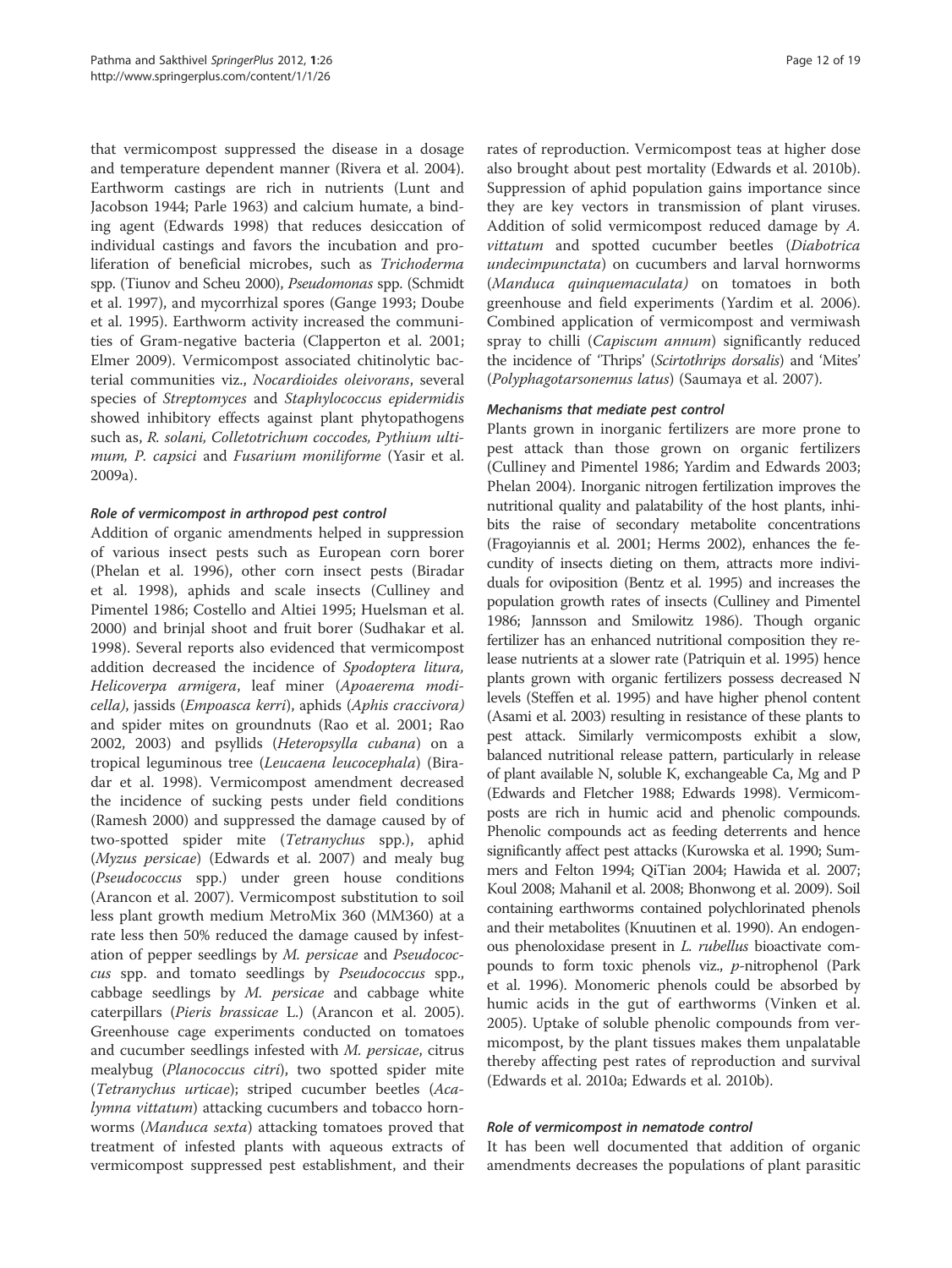nematodes (Addabdo 1995; Sipes et al. 1999; Akhtar and Malik 2000). Vermicompost amendments appreciably suppress plant parasitic nematodes under field conditions (Arancon et al. 2003b). Vermicomposts also suppressed the attack of Meloidogyne incognita on tobacco, pepper, strawberry and tomato (Swathi et al. 1998; Edwards et al. 2007; Arancon et al. 2002; Morra et al. 1998) and decreased the numbers of galls and egg masses of Meloidogyne javanica (Ribeiro et al. 1998).

#### Mechanisms that mediate nematode control

There are several feasible mechanisms that attribute to the suppression of plant parasitic nematodes by vermicompost application and it involves both biotic and abiotic factors. Organic matter addition to the soil stimulates the population of bacterial and fungal antagonists of nematodes (e.g., Pasteuria penetrans, Pseudomonas spp. and chitinolytic bacteria, Trichoderma spp.), and other typical nematode predators including nematophagous mites viz., Hypoaspis calcuttaensis (Bilgrami 1996), Collembola and other arthropods which selectively feeds on plant parasitic nematodes. (Thoden et al. 2011). Vermicompost amendment promoted fungi capable of trapping nematode and destroying nematode cysts (Kerry 1988) and increased the population of plant growth-promoting rhizobacteria which produce enzymes toxic to plant parasitic nematodes (Siddiqui and Mahmood 1999). Vermicompost addition to soils planted with tomatoes, peppers, strawberry and grapes showed a significant reduction of plant parasitic nematodes and increased the population of fungivorous and bacterivorous nematodes compared to inorganic fertilizer treated plots (Arancon et al. 2002). In addition, few abiotic factors viz., nematicidal compounds such as hydrogen sulphide, ammonia, nitrates, and organic acids released during vermicomposting, as well as low C/N ratios of the compost cause direct adverse effects while changes in soil physiochemical characterists viz., bulk density, porosity, water holding capacity, pH, EC, CEC and nutrition posses indirect adverse effects on plant parasitic nematodes (Rodriguez-Kabana 1986; Thoden et al. 2011).

# Conclusion

Vermicomposting is a cost-effective and eco-friendly waste management technology which takes the previlige of both earthworms and the associated microbes and has many advantages over traditional thermophilic composting. Vermicomposts are excellent sources of biofertilizers and their addition improves the physiochemical and biological properties of agricultural soil. Vermicomposting amplifies the diversity and population of beneficial microbial communities. Although there are some reports indicating that few harmful microbes such as spores of Pythium and Fusarium are dispersed by earthworms

(Edwards and Fletcher 1988), the presence and amplification of antagonistic disease-suppressing and other plant growth-promoting beneficial bacteria during vermicomposting out weigh these harmful effects (Edwards and Fletcher 1988; Gammack et al. 1992; Brown 1995). Vermicomposts with excellent physio-chemical properties and buffering ability, fortified with all nutrients in plant available forms, antagonistic and plant growth-promoting bacteria are fantabulous organic amendments that act as a panacea for soil reclamation, enhancement of soil fertility, plant growth, and control of pathogens, pests and nematodes for sustainable agriculture.

#### Competing interests

The authors declare that they have no competing interests.

#### Authors' contributions

JP: Collected and reviewed the literature and drafted the manuscript. NS: Formulated the objectives, provided guidance and improved the quality of the manuscript. Both authors read and approved the final manuscript.

#### Acknowledgement

The financial support from Department of Biotechnology (DBT), New Delhi, India, and Department of Science and Technology (DST), New Delhi, India, through Fund for Improvement of Science and Technology Infrastructure in Higher Educational Institutions (FIST), is gratefully acknowledged.

#### Received: 18 June 2012 Accepted: 28 September 2012 Published: 4 October 2012

#### References

- Addabdo TD (1995) The nematicidal effect of organic amendments: a review of the literature 1982–1994. Nematol Mediterranea 23:299–305
- Aira M, Monroy F, Dominguez J (2007) Earthworms strongly modify microbial biomass and activity triggering enzymatic activities during vermicomposting independently of the application rates of pig slurry. Sci Total Environ 385:252–261
- Aira M, Gómez-Brandón M, González-Porto P, Domínguez J (2011) Selective reduction of the pathogenic load of cow manure in an industrial-scale continuous-feeding vermireactor. Bioresource Technol 102:9633–9637
- Agarwal S, Sinha RK, Sharma J (2010) Ver-miculture for sustainable horticulture: Agronomic impact studies of earthworms, cow dung compost and vermicompost vis-à-vis chemical fertilizers on growth and yield of lady's finger (Abelmoschus esculentus). In: Sinha RK et al (eds) Special Issue on 'Vermiculture Technology', International Journal of Environmental Engineering. Inderscience Publishers, Geneva, Switzerland
- Akhtar M, Malik A (2000) Role of organic amendments and soil organisms in the biological control of plant parasitic nematodes: a review. Bioresour Technol 74:35–47
- Albanell E, Plaixats J, Cabrero T (1988) Chemical changes during vermicomposting (Eisenia fetida) of sheep manure mixed with cotton industrial wastes. Biol Fertil Soils 6:266–269
- Albuzio A, Concheri G, Nardi S, Dell'Agnola G (1994) Effect of humic fractions of different molecular size on the development of oat seedlings grown in varied nutritional conditions. In: Senesi N, Miano TM (eds) Humic substances in the Global Environment and Implications on Human Health. Elsevier, Amsterdam, Netherlands, pp 199–204
- Arancon NQ, Edwards CA, Atiyeh R, Metzger JD (2004a) Effects of vermicomposts produced from food waste on the growth and yields of greenhouse peppers. Bioresour Technol 93:139–144
- Arancon NQ, Edwards CA, Bierman P, Metzger JD, Lee S, Welch C (2003a) Effects of vermicomposts to tomatoes and peppers grown in the field and strawberries under high plastic tunnels. Pedobiologia 47:731–735
- Arancon NQ, Edwards CA, Bierman P, Welch C, Metzger JD (2004b) The influence of vermicompost applications to strawberries: Part 1. Effects on growth and yield. Bioresour Technol 93:145–153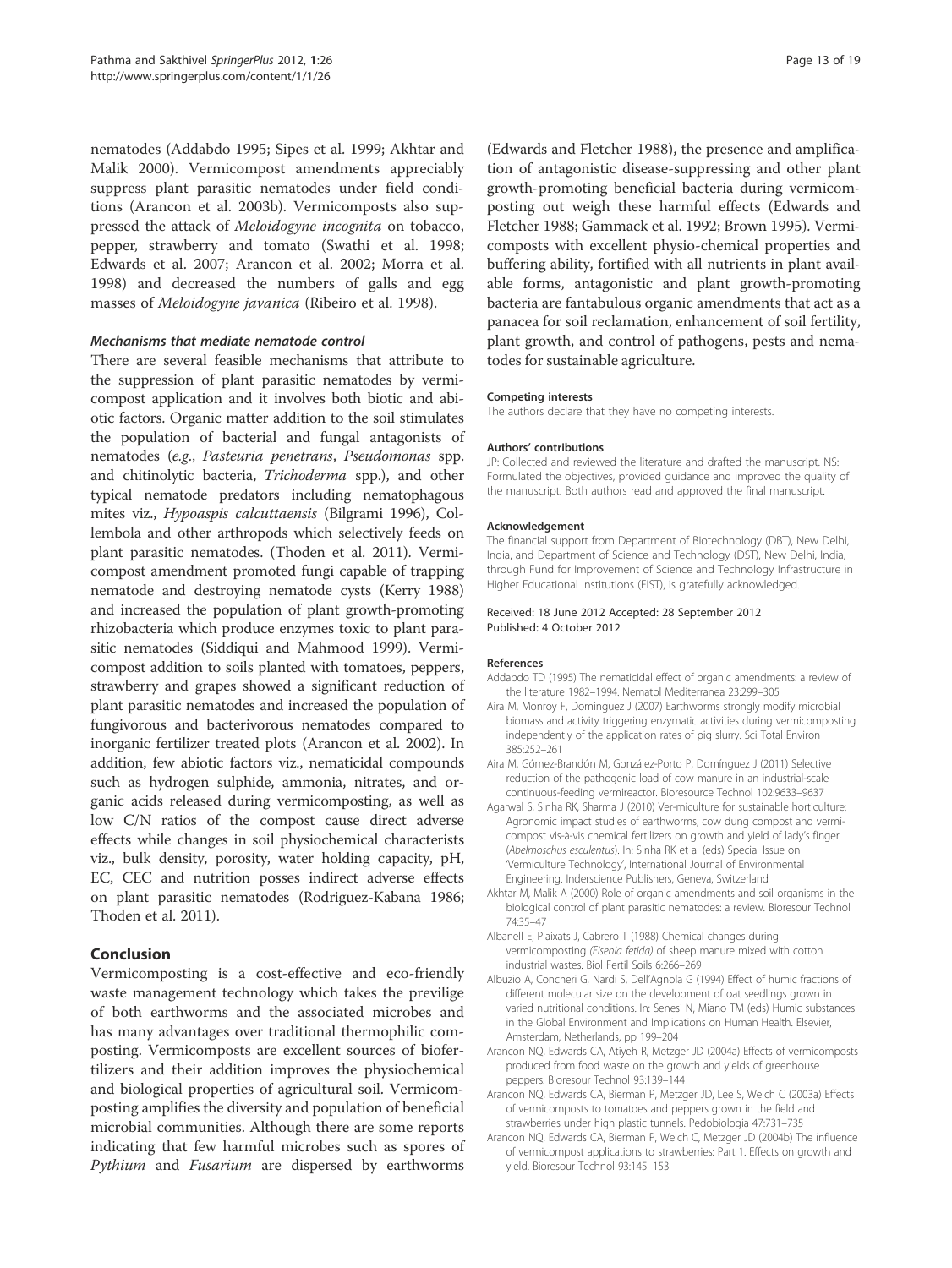- Arancon NQ, Edwards CA, Lee S (2002) Management of plant parasitic nematode populations by use of vermicomposts. In: Proceedings Brighton Crop Protection Conference – Pests and Diseases, vol 8B-2., pp 705–716
- Arancon NQ, Edwards CA, Yardim EN, Oliver TJ, Byrne RJ, Keeney G (2007) Suppression of two-spotted spider mite (Tetranychus urticae), mealy bug (Pseudococcus sp) and aphid (Myzus persicae) populations and damage by vermicomposts. Crop Prot 26:29–39
- Arancon NQ, Galvis PA, Edwards CA (2005) Suppression of insect pest populations and damage to plants by vermicomposts. Bioresour Technol 96:1137–1142
- Arancon NQ, Galvis P, Edwards CA, Yardim E (2003b) The trophic diversity of nematode communities in soils treated with vermicomposts. Pedobiologia 47:736–740
- Arancon NQ, Lee S, Edwards CA, Atiyeh RM (2003c) Effects of humic acids and aqueous extracts derived from cattle, food and paper-waste vermicomposts on growth of greenhouse plants. Pedobiologia 47:744–781
- Arshad M, Frankenberger WT Jr (1993) Microbial production of plant growth regulators. In: Metting FB Jr (ed) Soil Microbial Ecology: Applications in Agricultural and Environmental Management. Marcell Dekker, New York, pp 307–347
- Asami DK, Hang YJ, Barnett DM, Mitchell AE (2003) Comparison of the total phenolic and ascorbic acid content of freeze-dried and air-dried marionberry, strawberry and corn grown using conventional organic and sustainable agricultural practices. J Agric Food Chem 51:1237–1241
- Asha A, Tripathi AK, Soni P (2008) Vermicomposting: A Better Option for Organic Solid Waste Management. J Hum Ecol 24:59–64
- Atiyeh RM, Arancon NQ, Edwards CA, Metzger JD (2001) The influence of earthworm-processed pig manure on the growth and productivity of marigolds. Bioresour Technol 81:103–108
- Atiyeh RM, Dominguez J, Subler S, Edwards CA (2000a) Changes in biochemical properties of cow manure during processing by earthworms (Eisenia andrei, Bouché) and the effects on seedling growth. Pedobiologia 44:709–724
- Atiyeh RM, Lee S, Edwards CA, Arancon NQ, Metzger JD (2002) The influence of humic acids derived from earthworm-processed organic wastes on plant growth. Bioresour Technol 84:7–14
- Atiyeh RM, Subler S, Edwards CA, Bachman G, Metzger JD, Shuster W (2000b) Effects of vermicomposts and composts on plant growth in horticulture container media and soil. Pedobiologia 44:579–590
- Atiyeh RM, Arancon NQ, Edwards CA, Metzger JD (2000c) Influence of earthworm- processed pig manure on the growth and yield of green house tomatoes. Bioresour Technol 75:175–180
- Ayyadurai N, Ravindra Naik P, Sakthivel N (2007) Functional characterization of antagonistic fluorescent pseudomonads associated with rhizospheric soil of rice (Oryza sativa L.). J Microbiol Biotechnol 17:919–927
- Bachman GR, Edgar Davice W (2000) Growth of magnolia virginiana liners in vermicompost-amended media. Proceeding of SNA Research Conference, Southern Nursery Association, Atlanta, pp 65–67
- Bansal S, Kapoor KK (2000) Vermicomposting of crop residues and cattle dung with Eisenia foetida. Bioresour Technol 73:95–98
- Banu JR, Logakanthi S, Vijayalakshmi GS (2001) Biomanagement of paper mill sludge using an indigenous (Lampito mauritii) and two exotic (Eudrilus eugineae and Eisenia foetida) earthworms. J Environ Biol 22:181–185
- Barbieri P, Bernardi A, Galli E, Zanetti G (1988) Effects of inoculation with different strains of Azospirillum brasilense on wheat roots development. In: Klingmüller W (ed) Azospirillum IV, Genetics, Physiology, Ecology. SpringerVerlag, Berlin, pp 181–188
- Barea JM, Navarro E, Montana E (1976) Production of plant growth regulators by rhizosphere phosphate solubilizing bacteria. J Appl Bacteriol 40:129–134
- Benitez E, Nogales R, Elvira C, Masciandaro G, Ceccanti B (1999) Enzymes activities as indicators of the stabilization of sewage sludges composting by Eisenia foetida. Bioresour Technol 67:297–303
- Bentz JA, Reeves J, Barbosa P, Francis B (1995) Nitrogen fertilizer effect on selection, acceptance and suitability of Euphorbia pulcherrima (Euphorbiaceae) as a host plant to Bemisia tabaci (Homoptera: Aleyrodidae). Environ Entomol 24:40–45
- Bernal MP, Faredes C, Sanchez-Monedero MA, Cegarra J (1998) Maturity and stability parameters of composts prepared with a, wide range of organic wastes. Bioresour Technol 63:91–99
- Bernard MD, Peter MS, Christopher WD, Maarten HR (1994) Interactions between earthworms, beneficial soil microorganisms and root pathogens. Appl Soil Ecol 1:3–10
- Bhatnagar RK, Palta RK (1996) Earthworm-Vermiculture and Vermicomposting. Kalyani Publishers, New Delhi
- Bhonwong A, Stout MJ, Attajarusit J, Tantasawat P (2009) Defensive role of tomato polyphenoloxidases against cotton bollworm (Helicoverpa armigera) and beet army worm (Spodoptera exigua). J Chem Ecol 35:28–38
- Bilgrami AL (1996) Evaluation of the predation abilities of the mite Hypoaspis calcuttaensis, predaceous on plant and soil nematodes. Fund Appl Nematol 20:96–98
- Binet F, Fayolle L, Pussard M (1998) Significance of earthworms in stimulating soil microbial activity. Biol Fertil Soils 27:79–84
- Biradar AP, Sunita ND, Teggel RG, Devaradavadgi SB (1998) Effect of vermicompost on the incidence of subabul psyllid. Insect- Environ 4:55–56
- Blok WJ, Lamers JG, Termoshuizen AJ, Bollen GJ (2000) Control of soil-borne plant pathogens by incorporating fresh organic amendments followed by tarping. Phytopathology 90:253–259
- Bohlen PJ, Edwards CA (1995) Earthworm effects on N dynamics and soil respiration in microcosms receiving organic and inorganic nutrients. Soil Biol Biochem 27:341–348
- Brown BA, Mitchell MJ (1981) Role of the earthworm, Eisenia fetida, in affecting survival of Salmonella enteritidis ser. Typhimurium. Pedobiologia 22:434–438
- Brown GG (1995) How do earthworms affect microfloral and faunal community diversity? Plant Soil 170:209–231
- Brown GG, Barois I, Lavelle P (2000) Regulation of soil organic matter dynamics and microbial activity in the drilosphere and the role of interactions with other edaphic functional domains. Eur J Soil Biol 36:177–198
- Buckalew DW, Riley RK, Yoder WA, Vail WJ (1982) Invertebrates as vectors of endomycorrhizal fungi and Rhizobium upon surface mine soils. West Virginia Acad Sci Proc 54:1
- Buckerfield JC, Webster KA (1998) Worm-worked waste boosts grape yields: prospects for vermicompost use in vineyards. Australian and New Zealand Wine Industry Journal 13:73–76
- Burge WD, Enkiri NK, Hussong D (1987) Salmonella regrowth in compost as influenced by substrate. Microbial Ecol 14:243–253
- Butt KR (1993) Utilization of solid paper mill sludge and spent brewery yeast as a feed for soil dwelling earthworms. Bioresour Technol 44:105–107
- Byzov BA, Nechitaylo TY, Bumazhkin BK, Kurakov AV, Golyshin PN, Zvyagintsev DG (2009) Culturable microorganisms from the earthworm digestive tract. Microbiology 78:360–368
- Canellas LP, Olivares FL, Okorokova FAR (2002) Humic acids isolated from earthworm compost enhance root elongation, lateral root emergence and plasma membrane H+− ATPase activity in maize roots. Plant Physiol 130:1951–1957
- Chamani E, Joyce DC, Reihanytabar A (2008) Vermicompost Effects on the Growth and Flowering of Petunia hybrida 'Dream Neon Rose'. American-Eurasian J Agric And Environ Sci 3:506–512
- Chan LPS, Griffiths DA (1988) The vermicomposting of pretreated pig manure. Biol Wastes 24:57–69
- Chaoui H, Edwards CA, Brickner M, Lee S, Arancon N (2002) Suppression of the plant diseases, Pythium (damping off), Rhizoctonia (root rot) and Verticillum (wilt) by vermicomposts. Proceedings of Brighton Crop Protection Conference – Pests and Diseases II(8B-3):711–716
- Chen W, Hoitink HA, Schmitthenner AF, Touvinen O (1987) The role of microbial activity in suppression of damping off caused by Pythium ultimum. Phytopathology 78:314–322
- Chen Y, Aviad T (1990) Effects of humic substances on plant growth. In: MacCarthy P, Clapp CE, Malcolm RL, Bloom PR (eds) Humic Substances in Soil and Crop Sciences. Selected Reading ASA and SSSA, Madison, pp 161–186
- Citernesi U, Neglia R, Seritti A, Lepidi AA, Filippi C, Bagnoli G, Nuti MP, Galluzzi R (1977) Nitrogen fixation in the gastro-enteric cavity of soil animals. Soil Biol Biochem 9:71–72
- Clapperton MJ, Lee NO, Binet F, Conner RL (2001) Earthworms indirectly reduce the effect of take-all (Gaeumannomyces graminis var. tritici) on soft white spring wheat (Triticium aestivum cv. Fielder). Soil Biol Biochem 33:1531–1538
- Contreras E (1980) Studies on the intestinal actinomycete flora of Eisenia lucens (Annelida, Oligochaeta). Pedobiologia 20:411–416
- Correa JD, Barrios ML, Galdona RP (2004) Screening for plant growth promoting rhizobacteria in Chamaecytisus proliferus (tagasaste), a forage tree-shrub legume endemic to the Canary Islands. Plant Soil 266:75–84
- Costello MJ, Altiei MA (1995) Abundance, growth rate and parasitism of Brevicoryne brassicae and Myzus persicae (Homoptera: Aphididae) on broccoli grown in living mulches. Agric Ecosyst Environ 52:187–196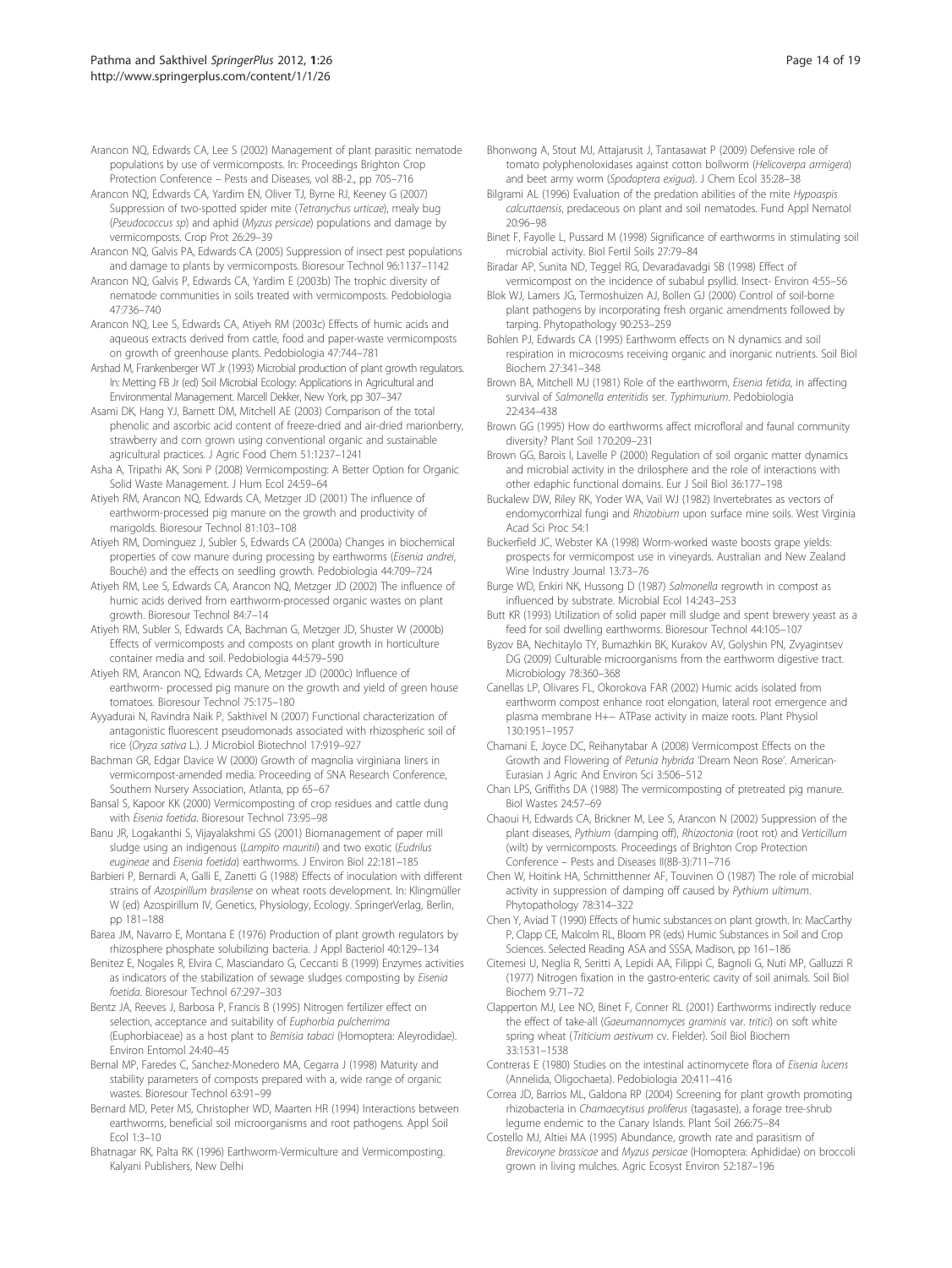- Cotxarrera L, Trillas-Gayl MI, Steinberg C, Alabouvette C (2002) Use of sewage sludge compost and Trichoderma asperellum isolates to suppress Fusarium wilt of tomato. Soil Biol Biochem 34:467–476
- Culliney TW, Pimentel D (1986) Ecological effects of organic agricultural practices on insect populations. Agric Ecosyst Environ 15:253–256
- Daniel O, Anderson JM (1992) Microbial biomass and activity in contrasting soil material after passage through the gut of earthworm Lumbricus rubellus Hoffmeister. Soil Biol Biochem 24:465–470
- Darwin F, Seward AC (1903) More letters of Charles Darwin. In: John M (ed) A record of his work in series of hitherto unpublished letters, vol 2., London, p 508
- Dash MC (1978) Role of earthworms in the decomposer system. In: Singh JS, Gopal B (eds) Glimpses of ecology. India International Scientific Publication, New Delhi, pp 399–406
- Dell'Agnola G, Nardi S (1987) Hormone-like effect and enhanced nitrate uptake induced by depolyconder humic fractions obtained from Allolobophora rosea and A. caliginosa faeces. Biol Fertil Soils 4:111–118
- Desai VR, Sabale RN, Raundal PV (1999) Integrated nitrogen management in wheat-coriander cropping system. J Maharasthra Agric Univ 24:273–275
- Devi D, Agarwal SK, Dayal D (1998) Response of sunflower (Helianthus annuus) to organic manures and fertilizers. Indian J Agron 43:469–473
- Devliegher W, Verstraete W (1995) Lumbricus terrestris in a soil core experiment: nutrient-enrichment processes (NEP) and gut-associated processes (GAP) and their effect on microbial biomass and microbial activity. Soil Biol Biochem 27:1573–1580
- Devliegher W, Verstraete W (1997) Microorganisms and soil physicochemical conditions in the drilosphere of Lumbricus terrestris. Soil Biol Biochem 29:1721–1729
- Dominguez J, Edwards CA, Webster M (2000) Vermicomposting of sewage sludge: effects of bulking materials on the growth and reproduction of the earthworm Eisenia andrei. Pedobiologia 44:24–32
- Dominguez J, Edwards CA (2004) Vermicomposting organic wastes: A review. In: Shakir Hanna SH, Mikhail WZA (eds) Soil Zoology for sustainable Development in the 21<sup>st</sup> century., Cairo, pp 369-395
- Doube BM, Ryder MH, Davoren CW, Meyer T (1995) Earthworms: a down under delivery system service for biocontrol agents of root disease. Acta Zool Fennica 196:219–223
- Doube BM, Stephens PM, Davorena CW, Ryderb MH (1994) Interactions between earthworms, beneficial soil microorganisms and root pathogens. Appl Soil Ecol 1:3–10
- Eastman BR (1999) Achieving pathogen stabilization using vermicomposting. BioCycle 40:62–64
- Edwards CA (1988) Breakdown of animal, vegetable and industrial organic wastes by earthworms. In: Edwards CA, Neuhauser EF (eds) Earthworms in Waste and Environmental Management SPB. The Hague, Netherlands, pp 21–31
- Edwards CA (1998) The use of earthworms in the breakdown and management of organic wastes. In: Edwards CA (ed) Earthworm Ecology. CRC Press, Boca Raton, pp 327–354
- Edwards CA (2011) Human pathogen reduction during vermicomposting. In: Edwards CA, Arancon NQ, Sherman R (eds) Vermiculture technology: earthworms, organic wastes and environmental management. CRC Press, Boca Raton, pp 249–261
- Edwards CA, Arancon NQ, Bennett MV, Askar A, Keeney G, Little B (2010a) Suppression of green peach aphid (Myzus persicae) (Sulz.), citrus mealybug (Planococcus citri) (Risso), and two spotted spider mite (Tetranychus urticae) (Koch.) attacks on tomatoes and cucumbers by aqueous extracts from vermicomposts. Crop Prot 29:80–93
- Edwards CA, Arancon NQ, Bennett MV, Askar A, Keeney G (2010b) Effect of aqueous extracts from vermicomposts on attacks by cucumber beetles (Acalymna vittatum) (Fabr.) on cucumbers and tobacco hornworm (Manduca sexta) (L.) on tomatoes. Pedobiologia 53:141–148
- Edwards CA, Arancon NQ, Emerson E, Pulliam R (2007) Supressing plant parasitic nematodes and arthropod pests with vermicompost teas. Biocycle :38–39
- Edwards CA, Arancon NQ (2004) Vermicomposts suppress plant pest and disease attacks. BioCycle 45:51–53
- Edwards CA, Bohlen PJ (1996) Biology and Ecology of earthworms. Chapman and Hall, London, p 426
- Edwards CA, Burrows I, Fletcher KE, Jones BA (1985) The use of earthworms for composting farm wastes. In: Gasser JKR (ed) Composting Agricultural and Other Wastes. Elsevier, London, pp 229–241
- Edwards CA, Burrows I (1988) The potential of earthworm composts as plant growth media. In: Edwards CA, Neuhauser E (eds) Earthworms in Waste and Environmental Management. SPB Academic Press, The Hague, pp 21–32
- Edwards CA, Dominguez J, Arancon NQ (2004) The influence of vermicomposts on pest and diseases. In: Shakir Hanna SH, Mikhail WZA (eds) Soil Zoology for Sustainable Development in the 21<sup>st</sup> centuary., Cairo, pp 397-418
- Edwards CA, Dominguez J, Neuhauser EF (1998) Growth and reproduction of Perionyx excavatus (Perr.) (Megascolecidae) as factors in organic waste management. Biol Fertil Soils 27:155–161
- Edwards CA, Fletcher KE (1988) Interaction between earthworms and microorganisms in organic matter breakdown. Agric Ecosyst Environ 20:235–249
- Edwards CA, Lofty R (1977) The Biology of Earthworms. Chapmann and Hall, London
- Elmer WH (2009) Influence of earthworm activity on soil microbes and soilborne diseases of vegetables. Plant Dis 93:175–179
- Elvira C, Dominguez J, Sampedro L, Mato S (1995) Vermicomposting for the pulp industry. Biocycle 36:62–63
- Elvira C, Sampedro L, Benítez E, Nogales R (1998) Vermicomposting of sludges from paper mill and dairy industries with Eisenia andrei: a pilot-scale study. Bioresour Technol 63:205–211
- Elvira C, Sampedro L, Dominguez J, Mato S (1997) Vermicomposting of wastewater sludge from paper-pulp industry with nitrogen rich materials. Soil Biol Biochem 9:759–762
- Fracchia L, Dohrmann AB, Martinotti MG, Tebbe CC (2006) Bacterial diversity in a finished compost and vermicompost: differences revealed by cultivation independent analyses of PCR-amplified 16S rRNA genes. Appl Microbiol Biotechnol 71:942–952
- Fragoyiannis DA, McKinlay RG, D'Mello JPF (2001) Interactions of aphids herbivory and nitrogen availability on the total foliar glycoalkoloid content of potato plants. J Chem Ecol 27:1749–1762
- Gajalakshmi S, Ramasamy EV, Abbasi SA (2001) Assessment of sustainable vermiconversion of water hyacinth at different reactor efficiencies employing Eudrilus engeniae Kingburg. Bioresour Technol 80:131–135
- Gajalakshmi S, Ramasamy EV, Abbasi SA (2002) Vermicomposting of paper waste with the anecic earthworm Lampito mauritii Kingburg. Indian J Chem Technol 9:306–311
- Gammack SM, Paterson E, Kemp JS, Cresser MS, Killham K (1992) Factors affecting movement of microorganisms in soils. In: Stotzky G, Bolla LM (eds) Soil Biochemistry, 7. Marcel Dekker, New York, pp 263–305
- Gandhi M, Sangwan V, Kapoor KK, Dilbaghi N (1997) Composting of household wastes with and without earthworms. Environ Ecol 15:432–434
- Ganesh kumar A, Sekaran G (2005) Enteric pathogen modification by anaecic earthworm, Lampito Mauritii. J Appl Sci Environ Mgt 9:15–17
- Gange AC (1993) Translocation of mycorrhizal fungi by earthworms during early succession. Soil Biol Biochem 25:1021–1026
- Garcia C, Hernandez T, Costa F (1997) Potential use of dehydrogenase activity as an index of microbial activity in degraded soils. Commun Soil Sci Plant Anal 28:123–134
- Garg P, Gupta A, Satya S (2006) Vermicomposting of different types of waste using Eisenia foetida: a comparative study. Bioresour Technol 97:391–395
- Gavrilov K (1963) Earthworms, producers of biologically active substances. Zh Obshch Biol 24:149–154
- Ghosh M, Chattopadhyay GN, Baral K (1999) Transformation of phosphorus during vermicomposting. Bioresour Technol 69:149–154
- Gliotti C, Giusquiani PL, Businelli D, Machioni A (1997) Composition changes of dissolved organic matter in a soil amended with municipal waste compost. Soil Sci 162:919–926
- Goenadi DH, Sudharama IM (1995) Shoot initiation by humic acids of selected tropical crops grown in tissue culture. Plant Cell Rep 15:59–62
- Goldstein J (1998) Compost suppresses diseases in the lab and fields. BioCycle 39:62–64
- Gopal M, Gupta A, Sunil E, Thomas VG (2009) Amplification of plant beneficial microbial communities during conversion of coconut leaf substrate to vermicompost by Eudrilus sp. Curr Microbiol 59:15–20
- Graff O, Makeschin F (1980) Beeinlussung des Ertrags von Weidelgrass (Lolium muttiflorum) Ausscheidungen von Regenwurmen dreier verschiedener Arten. Pedobiologia 20:176–180
- Grappelli A, Galli E, Tomati U (1987) Earthworm casting effect on Agaricus bisporus fructification. Agrochimica 2:457–462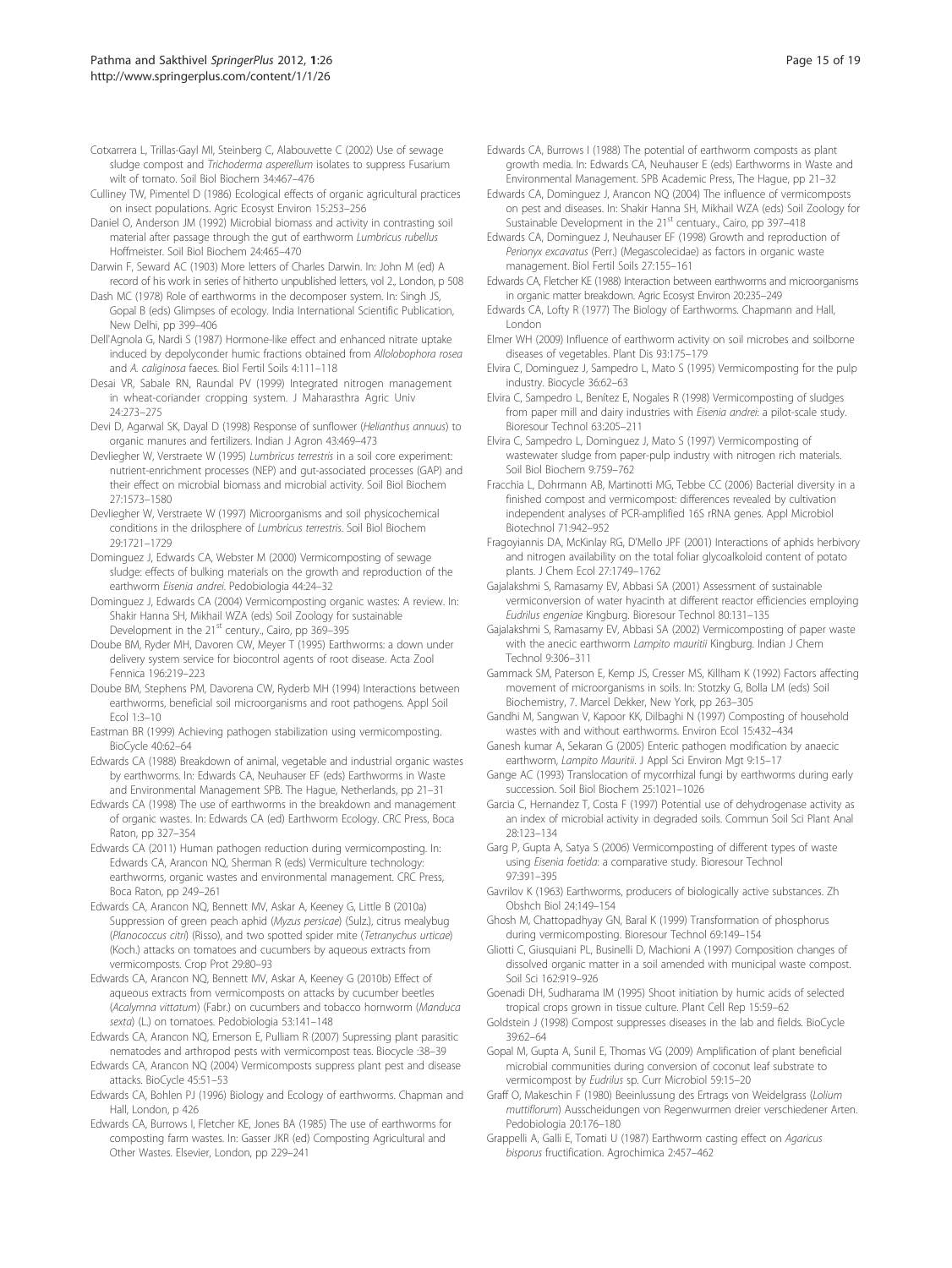Guerrero RD, Guerrero LA (2006) Response of eggplant (Solanum melongena) grown in plastic containers to vermicompost and chemical fertilizer. Asia Life Sciences 15:199–204

Gunadi B, Blount C, Edward CA (2002) The growth and fecundity of Eisenia foetida (Savigny) in cattle solids pre-composted for different periods. Pedobiologia 46:15–23

Gunathilagraj K, Ravignanam T (1996) Vermicomposting of sericulture wastes. Madras Agric J 83:455–457

Gupta AK, Pankaj PK, Upadhyava V (2008) Effect of vermicompost, farm yard manure, biofertilizer and chemical fertilizers (N, P, K) on growth, yield and quality of lady's finger (Abelmoschus esculentus). Pollution Research 27:65–68 Hahn H, Bopp M (1968) A cytokinin test with high specificity. Planta 83:115–118

Han J, Sun L, Dong X, Cai Z, Yang H, Wang Y, Song W (2005) Characterization of a novel plant growth-promoting bacteria strain Delftia tsuruhatensis HR4 both as a diazotroph and a potential biocontrol agent against various pathogens. Syst Appl Microbiol 28:66–76

Hand P, Hayes WA, Frankland JC, Satchell JE (1988) Vermicomposting of cow slurry. Pedobiologia 31:199–209

Haritha Devi S, Vijayalakshmi K, Pavana Jyotsna K, Shaheen SK, Jyothi K, Surekha Rani M (2009) Comparative assessment in enzyme activities and microbial populations during normal and vermicomposting. J Environ Biol 30:1013–1017

Hartenstein R, Neuhauser EF, Kaplan DL (1979) Reproductive potential of the earthworm Eisenia foetida. Oecologia 43:329–340

Hartenstein R (1983) Assimilation by earthworm Eisenia fetida. In: Satchell JE (ed) Earthworm ecology. From Darwin to vermiculture. Chapman and Hall, London, pp 297–308

Hashemimajd K, Kalbasi M, Golchin A, Shariatmadari H (2004) Comparison of vermicompost and composts as potting media for growth of tomatoes. J Plant Nutr 27:1107–1123

Hassen A, Belguith K, Jedidi N, Cherif A, Cherif M, Boudabous A (2001) Microbial characterization during composting of municipal solid waste. Bioresour Technol 80:217–225

Hawida S, Kapari L, Ossipov V, Ramtala MJ, Ruuhola T, Haukioja E (2007) Foliar phenolics are differently associated with Epirrita autmnata growth and immuno competence. J Chem Ecol 33:1013–1023

Herms DA (2002) Effects of fertilization on insect resistance of woody ornamental plants. Environ Entomol 31:923–933

Hoitink HA, Kuter GA (1986) Efects of composts in growth media on soil-bome pathogens. In: Chen Y, Avnimelech Y (eds) The role of organic matter in modern agriculture. Martinus Nijhoff Publishers, Dordrecht, pp 289–306

Hoitink HA, Stone AG, Han DY (1997) Suppression of plant diseases by compost. Hort Sci 32:184–187

Hoitink HA, Grebus ME (1997) Composts and Control of Plant Diseases. In: Hayes MHB, Wilson WS (eds) Humic Substances Peats and Sludges Health and Environmental Aspects. Royal Society of Chemistry, Cambridge, pp 359–366

Holtzclaw KM, Sposito G (1979) Analytical properties of the soluble metalcomplexing fractions in sludge-soil mixtures. IV. Determination of carboxyl groups in fulvic acid. Soil Sci Soc Am J 43:318–323

Huelsman MF, Edwards CA, Lawrence JL, Clarke-Harris DO (2000) A study of the effect of soil nitrogen levels on the incidence of insect pests and predators in Jamaican sweet potato (Ipomoea batatus) and Callaloo (Amaranthus). Proc Brighton Pest Control Conference: Pests and Diseases 8D–13:895–900

Inbal E, Feldman M (1982) The response of a hormonal mutant of common wheat to bacteria of the Azospirillium. Israel J Bot 31:257–263

Ismail SA (1995) Earthworms in soil fertility management. In: Thampan PK (ed) Organic Agriculture. pp 77–100

Ismail SA (1997) Vermicology: The biology of Earthworms. Orient Longman Limited, Chennai

Jadhav AD, Talashilkar SC, Pawar AG (1997) Influence of the conjunctive use of FYM, vermicompost andurea on growth and nutrient uptake in rice. J Maharashtra Agric Univ 22:249–250

Jagnow G (1987) Inoculation of cereal crops and forage grasses with nitrogenfixing rhizosphere bacteria: a possible cause of success and failure with regard to yield response - a review. Z Pflanzenernaehr Dueng Bodenkde 150:361–368

Jambhekar H (1992) Use of earthworm as a potential source of decompose organic wastes. Proc Nat Sem Org Fmg, Coimbatore, pp 52–53

Jannsson RK, Smilowitz Z (1986) Influence of nitrogen on population parameters of potato insects: abundance, population growth and within-plant

distribution of the green peach aphid, Myzus persicae (Homoptera: Aphididae). Environ Entomol 15:49–55

- Jha BK, Gandhi Pragash M, Cletus J, Raman G, Sakthivel N (2009) Simultaneous phosphate solubilization potential and antifungal activity of new fluorescent pseudomonad strains, Pseudomonas aeruginosa, P. plecoglossicida and P. mosselii. W J Microbiol Biotech 25:573–581
- Jolly JM, Lappin-Scott HM, Anderson JM, Clegg CD (1993) Scanning electron microscopy of the gut microflora of two earthworms: Lumbricus terrestris and Octolasion cyaneum. Microbial Ecol 26:235–245

Kale RD, Bano K (1986) Field Trials with vermicompost (vee comp. E. 8. UAS) on organic fertilizers. In: Dass MC, Senapati BK, Mishra PC (eds) Proceedings of the national seminar on organic waste utilization. Sri Artatrana Ront, Burla, pp 151–157

Kale RD, Bano K (1988) Earthworm cultivation and culturing techniques for the production of vee COMP83E UAS. Mysore J Agric Sci 2:339–344

Kale RD, Mallesh BC, Bano K, Bagyaray DJ (1992) Influence of vermicompost application on the available macronutrients and selected microbial populations in paddy field. Soil Biol Biochem 24:1317–1320

Kale RD (1995) Vermicomposting has a bright scope. Indian Silk 34:6–9 Kalembasa D (1996) The influence of vermicomposts on yield and chemical composition of tomato. Zesz Probl Post Nauk Roln 437:249–252

Kannangowa T, Utkhede RS, Paul JW, Punja ZK (2000) Effect of mesophilic and thermophilic composts on suppression of Fusarium root and stem rot of greenhouse cucumber. Canad J Microbiol 46:1021–1022

Karmegam N, Alagermalai K, Daniel T (1999) Effect of vermicompost on the growth and yield of greengram (Phaseolus aureus Rob.). Trop Agric 76:143–146

Karmegam N, Daniel T (2000) Effect of biodigested slurry and vermicompost on the growth and yield of cowpea (Vigna unguiculata (L.). Environ Ecol 18:367–370

Karmegam N, Daniel T (2008) Effect of vermi-compost and chemical fertilizer on growth and yield of Hyacinth Bean (Lablab purpureas). Dynamic Soil, Dynamic Plant, Global Science Books 2:77–81

Karsten GR, Drake HL (1995) Comparative assessment of the aerobic and anaerobic microfloras of earthworm guts and forest soils. Appl Environ Microbiol 61:1039–1044

Karsten GR, Drake HL (1997) Denitrifying bacteria in the earthworm gastrointestinal tract and in vivo emission of nitrous oxide  $(N_2O)$  by earthworms. Appl Environ Microbiol 63:1878–1882

Kerry B (1988) Fungal parasites of cyst nematodes. In: Edwards CA, Stinner BR, Stinner D, Rabatin S (eds) Biological Interactions in Soil. Elsevier, Amsterdam, pp 293–306

Khambata SR, Bhat JV (1953) Studies on a new oxalate-decomposing bacterium, Pseudomonas oxalaticus. J Bacteriol 66:505–507

Knuutinen J, Palm H, Hakala H, Haimi J, Huhta V, Salminen J (1990) Polychlorinated phenols and their metabolites in soil and earthworms of a saw mill environment. Chemosphere 20:609–623

Kolodziej M, Kostecka J (1994) Some qualitative features of the cucumbers and carrots cultivated on the vermicompost. Zeszyty Naukowe Akademii Rolniczej W Krakowie 292:89–94

Kooch Y, Jalilvand H (2008) Earthworm as ecosystem engineers and the most important detritivors in forst soils. Pak J Boil Sci 11:819–825

Kostecka J, Blazej JB, Kolodziej M (1996a) Investigations on application of vermicompost in potatoes farming in second year of experiment. Zeszyty Naukowe Akademii Rolniczej W Krakowie 310:69–77

Koul O (2008) Phytochemicals and insect control: an antifeedant approach. Crit Rev Plant Sci 27:1–24

Krishnamoorthy RV, Vajranabhiah SN (1986) Biological activity of earthworm casts: An assessment of plant growth promoter levels in casts. Proc Indian Acad Sci (Anim Sci) 95:341–35

Kristufek V, Ravasz K, Pizl V (1993) Actinomycete communities in earthworm guts and surrounding soil. Pedobiologia 37:379–384

Kurowska A, Gora J, Kalemba D (1990) Effects of plant phenols on insects. Pol Wiad Chem 44:399–409

Kuter GA, Nelson GB, Hoitink HA, Madden LV (1983) Fungal population in container media amended with composted hardwood bark suppressive and conductive to Rhizoctonia damping-off. Phytopathology 73:1450–1456

Lavelle E, Barois I, Martin A, Zaidi Z, Schaefer R (1989) Management of earthworm populations in agro-ecosystems: A possible way to maintain soil quality? In: Clarholm M, Bergstrom L (eds) Ecology of Arable Land: Perspectives and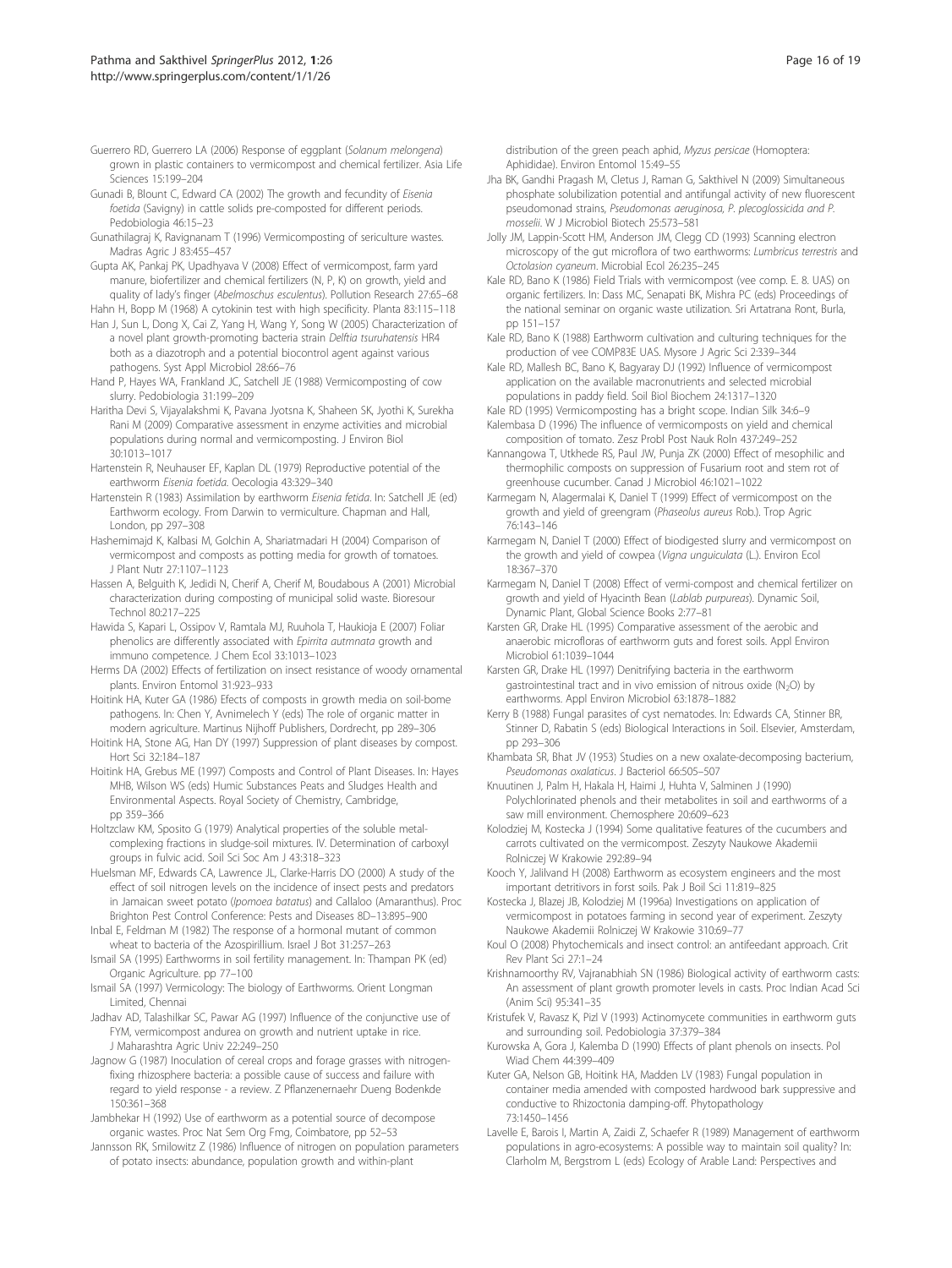Challenges. Kluwer Academic Publishers, London, pp 109–122

- Lavelle P, Martin A (1992) Small-scale and large-scale effects of endogeic earthworms on soil organic matter dynamics in soils of the humid tropics. Soil Biol Biochem 12:1491–1498
- Lazarovits G, Tenuta M, Conn KL, Gullino ML, Katan J, Matta A (2000) Utilization of high nitrogen and swine manure amendments for control of soil-bome diseases: efficacy and mode of action. Acta Hortic 5:559–564
- Lazcano C, Gomez-Brandon M, Dominguez J (2008) Comparison of the effectiveness of composting and vermicomposting for the biological stabilization of cattle manure. Chemosphere 72:1013–1019
- Lee KE (1985) Earthworms: Their Ecology and Relationships with Soils and Land Use. Academic Press, Sydney
- Lee YS, Bartlett RJ (1976) Stimulation of plant growth by humic substances. Soil Sci Soc Am J 40:876–879
- Lunt HA, Jacobson HGM (1944) The chemical composition of earthworm casts. Soil Sci 58:367–375
- Maboeta MS, Van Rensburg L (2003) Vermicomposting of industrially produced wood chips and sewage sludge utilizing Eisenia foetida. Ecotoxicol Environ Saf 56:265–270
- Madsen EL, Alexander M (1982) Transport of Rhizobium and Pseudomonas through soil. Soil Sci Soc Am J 46:557–560
- Mahanil S, Attajarusit J, Stout MJ, Thipayong P (2008) Over expression of tomato phenol oxidase increases resistance to the common cutworm. Plant Sci 174:456–466
- Maheswarappa HP, Nanjappa HV, Hegde MR (1999) Influence of organic manures on yield of arrowroot, soil physico-chemical and biological properties when grown as intercrop in coconut garden. Ann Agr Res 20:318–323
- Mahmoud SA, Ramadan Z, Thabet EM, Khater T (1984) Production of plant growth promoting substance rhizosphere organisms. Zentrbl Mikrobiol 139:227–232
- Makulec G (2002) The role of Lumbricus rubellus Hoffm. In determining biotic and abiotic properties of peat soils. Pol J Ecol 50:301–339
- Marinari S, Masciandaro G, Ceccanti B, Grego S (2000) Influence of organic and mineral fertilisers on soil biological and physical properties. Bioresour Technol 72:9–17
- Martin JP (1976) Darwin on earthworms: the formation of vegetable moulds. Bookworm Publishing, Ontario
- Masciandaro G, Ceccanti B, Gracia C (1997) Soil agro-ecological management: fertigation and vermicompost treatments. Bioresour Technol 59:199–206
- Masciandaro G, Ceccanti B, Gracia C (2000) 'In situ' vermicomposting of biological sludges and impacts on soil quality. Soil Biol Biochem 32:1015–1024
- Meena RN, Singh Y, Singh SP, Singh JP, Singh K (2007) Effect of sources and level of organic manure on yield, quality and economics of garden pea (Pisum sativam L.) in eastern uttar pradesh. Vegetable Science 34:60–63
- Mitchell A, Edwards CA (1997) The production of vermicompost using Eisenia fetida from cattle manure. Soil Biol Biochem 29:3–4
- Mitchell A (1997) Production of Eisenia fetida and vermicompost from feed-lot cattle manure. Soil Biol Biochem 29:763–766
- Mitchell MJ, Hornor SG, Abrams BI (1980) Decomposition of sewage sludge in drying beds and the potential role of the earthworm, Eisenia foetida. J Environ Qual 9:373–378
- Mitchell MJ (1978) Role of invertebrates and microorganisms in sludge deomposition. In: Hartenstein R (ed) Utilisation of soil organisms in sludge management. natural technology information services. Springfield, Virginia, pp 35–50
- Monroy F, Aira M, Domínguez J (2009) Reduction of total coliform numbers during vermicomposting is caused by short-term direct effects of earthworms on microorganisms and depends on the dose of application of pig slurry. Sci Tot Environ 407:5411–5416
- Moody SA, Piearce TG, Dighton J (1996) Fate of some fungal spores associated with wheat straw decomposition on passage through the guts of Lumbricus terrestris and Aporrectodea longa. Soil Biol Biochem 28:533–537
- Morra L, Palumbo AD, Bilotto M, Ovieno P, Ptcascia S (1998) Soil solarization: organic fertilization grafting contribute to build an integrated production system in a tomato-zucchini sequence. Colture-Protte 27:63–70
- Munnoli PM, Da Silva JAT, Saroj B (2010) Dynamics of the soil-earthworm-plant relationship: a review. Dynamic soil, dynamic plant :1–21
- Muscolo A, Bovalo F, Gionfriddo F, Nardi S (1999) Earthworm humic matter produces auxin-like effect on Daucus carota cell growth and nitrate

metabolism. Soil Biol Biochem 31:1303–1311

Muscolo A, Felici M, Concheri G, Nardi S (1993) Effect of earthworm humic substances on esterase and peroxidase activity during growth of leaf explants of Nicotiana plumbaginifolia. Biol Fertil Soils 15:127–131

- Muscolo A, Panuccio MR, Abenavoli MR, Concheri G, Nardi S (1996) Effect of molecular complexity acidity of earthworm faeces humic fractions on glutamale dehydrogenase, glutamine synthetase, and phosphoenolpyruvate carboxylase in Daucus carota II cells. Biol Fertil Soils 22:83–88
- Mylonas VA, Mccants CB (1980) Effects of humic and fulvic acids on growth of tobacco. I. Root initiation and elongation. Plant Soil 54:485–490
- Nagavallemma KP, Wani SP, Stephane L, Padmaja VV, Vineela C, Babu Rao M, Sahrawat KL (2004) Vermicomposting: Recycling wastes into valuable organic fertilizer. Global Theme on Agrecosystems Report no.8. Patancheru 502324. International Crops Research Institute for the Semi-Arid Tropics, Andhra Pradesh, p 20
- Nakamura Y (1996) Interactions between earthworms and microorganisms in biological control of plant root pathogens. Farming Jpn 30:37–43
- Nakasone AK, Bettiol W, de Souza RM (1999) The effect of water extracts of organic matter on plant pathogens. Summa Phytopathology 25:330–335
- Nardi S, Arnoldi G, Dell'Agnola G (1988) Release of hormone-like activities from Alloborophora rosea and Alloborophora caliginosa feces. J Soil Sci 68:563–657
- Nardi S, Dell'Agnola G, Nuti PM (1983) Humus production from farmyard wastes by vermicomposting. Proc. Int. Symp. On Agricultural and Environmental Prospects in Earthworm Farming., Rome, pp 87–94
- Ndegwa PM, Thompson SA, Das KC (2000) Effects of stocking density and feeding rate on vermicomposting of biosolids. Bioresour Technol 71:5–12
- Nechitaylo TY, Yakimov MM, Godinho M, Timmis KN, Belogolova E, Byzov BA et al (2010) Effect of the earthworms Lumbricus terrestris and Aporrectodea caliginosa on bacterial diversity in soil. Microbial Ecol 59:574–587
- Nethra NN, Jayaprasad KV, Kale RD (1999) China aster (Callistephus chinensis (L)) cultivation using vermicompost as organic amendment. Crop Research, Hisar 17:209–215
- Nielson RL (1965) Presence of plant growth substances in earthworms demonstrated by paper chromatography and the Went pea test. Nature 208:1113–1114
- Orozco FH, Cegarra J, Trujillo LM, Roig A (1996) Vermicomposting of coffee pulp using the earthworm Eisenia fetida: effects on C and N contents and the availability of nutrients. Biol Fertil Soils 22:162–166
- Park SR, Cho EJ, Yu KH, Kim YS, Suh JJ, Chang CS (1996) Endogenous phenoloxidase from an earthworm Lumbricus rubellus. Tongmul Hakoehi 39:36–46
- Parle JN (1963) A Microbiological Study of Earthworm Casts. J Gen Microbiol 31:13–22
- Parthasarathi K, Ranganathan LS (1998) Pressmud vermicast are hot spots of fungi and bacteria. Ecol Environ Cons 4:81–86
- Pathma J, Ayyadurai N, Sakthivel N (2010) Assessment of Genetic and Functional Relationship of Antagonistic Fluorescent Pseudomonads of Rice Rhizosphere by Repetitive Sequence, Protein Coding Sequence and Functional Gene Analyses. J Microbiol 48:715–727
- Pathma J, Kamaraj Kennedy R, Sakthivel N (2011a) Mechanisms of fluorescent pseudomonads that mediate biological control of phytopathogens and plant growth promotion of crop plants. In: Maheswari DK (ed) Bacteria in Agrobiology: Plant Growth Responses. SpringerVerlag, Berlin, pp 77–105
- Pathma J, Rahul GR, Kamaraj Kennedy R, Subashri R, Sakthivel N (2011b) Secondary metabolite production by bacterial antagonists. Journal of Biological Control 25:165–181
- Patil SL, Sheelavantar MN (2000) Effect of moisture conservation practices, organic sources and nitrogen levels on yield, water use and root development of rabi sorghum (Sorghum bicolor (L.)) in the vertisols of semiarid tropics. Ann Agric Res 21:32–36
- Patriquin DG, Baines D, Abboud A (1995) Diseases, pests and soil fertility. In: Cook HF, Lee HC (eds) Soil Management in Sustainable Agriculture. Wye College Press, Wye, pp 161–174
- Pedersen JC, Hendriksen NB (1993) Effect of passage through the intestinal tract of detritivore earthworms (Lumbricus spp.) on the number of selected gramnegative and total bacteria. Biol Fertil Soils 16:227–232
- Petersen H, Luxton MA (1982) A comparative analysis of soil fauna populations and their role in decomposition process. Oikos 39:287–388
- Phelan PL, Norris KH, Mason JF (1996) Soil management history and host preference by Ostrinia nubilatis: evidence for plant mineral balance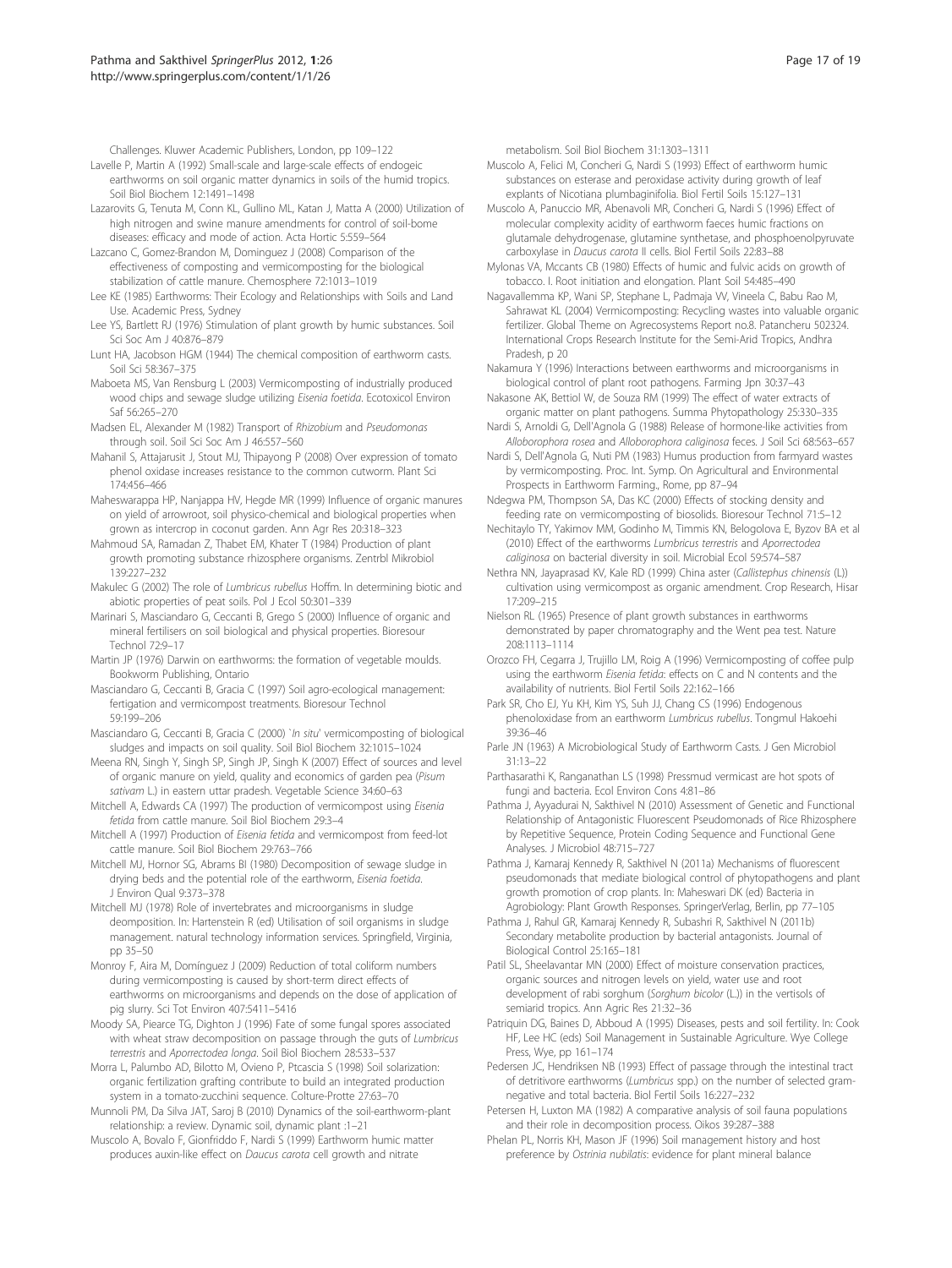mediating insect-plant interactions. Environ Entom 25:1329–1336

- Phelan PL (2004) Connecting below-ground and above-ground food webs: the role of organic matter in biological buffering. In: Magadoff F, Well RR (eds) Soil Organic Matter in sustainable agriculture. CRC Press, Boca Raton, pp 199–226
- Pinel N, Davidson SK, Stahl DA (2008) Verminephrobacter eiseniae gen. nov., sp. nov., a nephridial symbiont of the earthworm Eisenia foetida (Savigny). Int J Syst Evol Microbiol 58:2147–2157
- Pitt D, Tilston EL, Groenhof AC, Szmidt RA (1998) Recycled organic materials (ROM) in the control of plant disease. Acta Hortic 469:391–403
- Pizl V, Novokova A (1993) Interactions between microfungi and Eisenia andrei (Oligochaeta) during cattle manure vermicomposting. Pedobiologia 47:895–899
- QiTian S (2004) Research on prevention and elimination of agricultural pests by ginkgo phenols phenolic acids. Chem Ind For Prod 24:83
- Raguchander T, Rajappan K, Samiyappan R (1998) Influence of biocontrol agents and organic amendments on soybean root rot. Int J Trop Agri 16:247–252
- Ramesh P (2000) Effects of vermicomposts and vermicornposting on damage by sucking pests to ground nut (Arachis hypogea). Indian J Agri Sci 70:334
- Rao KR, Rao PA, Rao KT (2001) Influence of fertilizers and manures on the population of coccinellid beetles and spiders in groundnut ecosystem. Ann Plant Protect Sci 9:43–46
- Rao KR (2002) Induce host plant resistance in the management sucking pests of groundnut. Ann Plant Protect Sci 10:45–50
- Rao KR (2003) Influence of host plant nutrition on the incidence of Spodoptera litura and Helicoverpa armigera on groundnuts. Indian J Entomol 65:386–392
- Ravindra NP, Raman G, Badri Narayanan K, Sakthivel N (2008) Assessment of genetic and functional diversity of phosphate solubilizing fluorescent pseudomonads isolated from rhizospheric soil. BMC Microbiol 8:230
- Reeh U (1992) Influence of population densities on growth and reproduction of the earthworm Eisenia andrei on pig manure. Soil Biol Biochem 24:1327–1331
- Ribeiro CF, Mizobutsi EH, Silva DG, Pereira JCR, Zambolim L (1998) Control of Meloidognye javanica on lettuce with organic amendments. Fitopatol Brasileira 23:42–44
- Riffaldi R, Levi-Minzi R (1983) Osservazioni preliminari sul ruolo dell Eisenia foetida nell'umificazione del letame. Agrochimica 27:271–274
- Rivera AMC, Wright ER, López MV, Fabrizio MC (2004) Temperature and dosage dependent suppression of damping-off caused by Rhizoctonia solani in vermicompost amended nurseries of white pumpkin. Phyton 53:131–136
- Rodriguez JA, Zavaleta E, Sanchez P, Gonzalez H (2000) The effect of vermicomposts on plant nutrition, yield and incidence of root and crown rot of gerbera (Gerbera jamesonii H. Bolus). Fitopatol 35:66–79
- Rodriguez-Kabana R (1986) Organic and inorganic amendments to soil as nematode suppressants. J Nematol 18:129–135
- Rouelle J (1983) Introduction of an amoeba and Rhizobium Japonicum into the gut of Eisenia fetida (Sav.) and Lumbricus terrestris L. In: Satchel1 JE (ed) Earthworm Ecology: From Darwin to Vermiculture. Chapman and Hall, New York, pp 375–381
- Sánchez-Monedero MA, Roig A, Paredes C, Bernal MP (2001) Nitrogen transformation during organic waste composting by the Rutgers system and its effects on ph, EC and maturity of the composting mixtures. Bioresour Technol 78:301–308
- Sainz MJ, Taboada-Castro MT, Vilariño A (1998) Growth, mineral nutrition and mycorrhizal colonization of red clover and cucumber plants grown in a soil amended with composted urban wastes. Plant Soil 205:85–92
- Saumaya G, Giraddi RS, Patil RH (2007) Utility of vermiwash for the management of thrips and mites on chilli (Capiscum annum) amended with soil organics. Karnataka J Agric Sci 20:657–659
- Scheu S (1992) Automated measurement of the respiratory response of soil micro-compartments: active microbial biomass in earthworm faeces. Soil Biol Biochem 24:1113–1118
- Scheuerell SJ, Sullivan DM, Mahaffee WF (2005) Suppression of seedling damping-off caused by Pythium ultimum, and Rhizoctonia solani in container media amended with a diverse range of Pacific Northwest compost sources. Phytopathology 95:306–315
- Schmidt O, Doubre BM, Ryder MH, Killman K (1997) Population dynamics of Pseudomonas corrugata 2140R LUX8 in earthworm food and in earthworm cast. Soil Biol Biochem 29:523–528

Sembdner G, Borgman E, Schneider G, Liebisch HW, Miersch O, Adam G,

Lischewski M, Schieber K (1976) Biological activity of some conjugated gibberellins. Planta 132:249–257

- Senesi N, Saiz-Jimenez C, Miano TM (1992) Spectroscopic characterization of metal-humic acid-like complexes of earthworm-composted organic wastes. Sci Total Environ 117–118:111–120
- Sharma S, Pradhan K, Satya S, Vasudevan P (2005) Potentiality of earthworms for waste management and in other uses - A Review. The Journal of American Science 1:4–16
- Sharpley AN, Syers JK (1976) Potential role of earthworm casts for the phosphorous enrichment of runoff waters. Soil Biol Biochem 8:341–346
- Shi-wei Z, Fu-zhen H (1991) The nitrogen uptake efficiency from 15N labeled chemical fertilizer in the presence of earthworm manure (cast). In: Veeresh GK, Rajagopal D, Viraktamath CA (eds) Advances in Management and Conservation of Soil Fauna. Oxford and IBH publishing Co, New Delhi, pp 539–542
- Siddiqui ZA, Mahmood I (1999) Role of bacteria in the management of plant parasitic nematodes: a review. Bioresour Technol 69:167–179
- Sidhu J, Gibbs RA, Ho GE, Unkovich I (2001) The role of indigenous microorganisms in suppression of Salmonella regrowth in composted biosolids. Water Res 35:913–920
- Simsek Ersahin Y, Haktanir K, Yanar Y (2009) Vermicompost suppresses Rhizoctonia solani Kühn in cucumber seedlings. J Plant Dis Protect 9:15–17
- Singh R, Sharma RR, Kumar S, Gupta RK, Patil RT (2008) Vermicompost substitution influences growth, physiological disorders, fruit yield and quality of strawberry (Fragaria x ananassa Duch.). Bioresour Technol 99:8507–8511
- Singh UP, Maurya S, Singh DP (2003) Antifungal activity and induced resistance in pea by aqueous extract of vermicompost and for control of powdery mildew of pea and balsam. J Plant Dis Protect 110:544–553
- Singleton DR, Hendrixb PF, Colemanb DC, Whitmana WB (2003) Identification of uncultured bacteria tightly associated with the intestine of the earthworm Lumbricus rubellus (Lumbricidae; Oligochaeta). Soil Biol Biochem 35:1547–1555
- Sinha RK, Agarwal S, Chauhan K, Valani D (2010) The wonders of earthworms and its vermicompost in farm production: Charles Darwin's 'friends of farmers', with potential to replace destructive chemical fertilizers from agriculture. Agricultural sciences 1:76–94
- Sinha RK, Bharambe G, Chaudhari U (2008) Sewage treatment by vermifiltration with synchronous treatment of sludge by earthworms: a low-cost sustainable technology over conventional systems with potential for decentralization. The Environmentalist 28:409–420
- Sinha RK, Heart S, Agarwal S, Asadi R, Carretero E (2002) Vermiculture technology for environmental management: study of the action of the earthworms Eisenia foetida, Eudrilus euginae and Perionyx excavatus on biodegradation of some community wastes in India and Australia. The Environmentalist 22:261–268
- Sinha RK, Herat S, Valani D, Chauhan K (2009) Vermiculture and sustainable agriculture. Am-Euras J Agric and Environ Sci, IDOSI Publication 5:1–55
- Sipes BS, Arakaki AS, Schmitt DP, Hamasaki RT (1999) Root-knot nematode management in tropical cropping systems with organic products. J Sustain Agr 15:69–76
- Sreenivas C, Muralidhar S, Rao MS (2000) Vermicompost, a viable component of IPNSS in nitrogen nutrition of ridge gourd. Ann Agr Res 21:108–113
- Steffen KL, Dan MS, Harper JK, Fleischer SJ, Mkhize SS, Grenoble DW, MacNab AA, Fager K (1995) Evaluation of the initial season for implementation of four tomato production systems. J Am Soc Hort Sci 120:148–156
- Stephens PM, Davoren CW, Doube BM, Ryder MH (1993) Reduced superiority of Rhizoctonia solani disease on wheat seedlings associated with the presence of the earthworm Aporrectodea trapezoids. Soil Biol Biochem 11:1477–1484
- Stephens PM, Davoren CW, Ryder MH, Doube BM, Correll RL (1994a) Field evidence for reduced severity of Rhizoctonia bare-patch disease of wheat, due to the presence of the earthworms Aporrectodea rosea and Aporrectodea trapezoides. Soil Biol Biochem 26:1495–1500
- Stephens PM, Davoren CW, Ryder MH, Doube BM (1994b) Influence of the earthworm Aporrectodea trapezoides (Lumbricidae) on the colonization of alfalfa (Medicago sativa L.) roots by Rhizobium melilotti strain LS-30R and the survival of L5-30R in soil. Biol Fertil Soils 18:63–70
- Stephens PM, Davoren CW (1997) Influence of the earthworms Aporrectodea trapezoides and A. rosea on the disease severity of Rhizoctonia solani on subterranean cloves and ryegrass. Soil Biol Biochem 29:511–516
- Stone AG, Scheurell SJ, Darby HM (2004) Suppression of soilborne diseases in